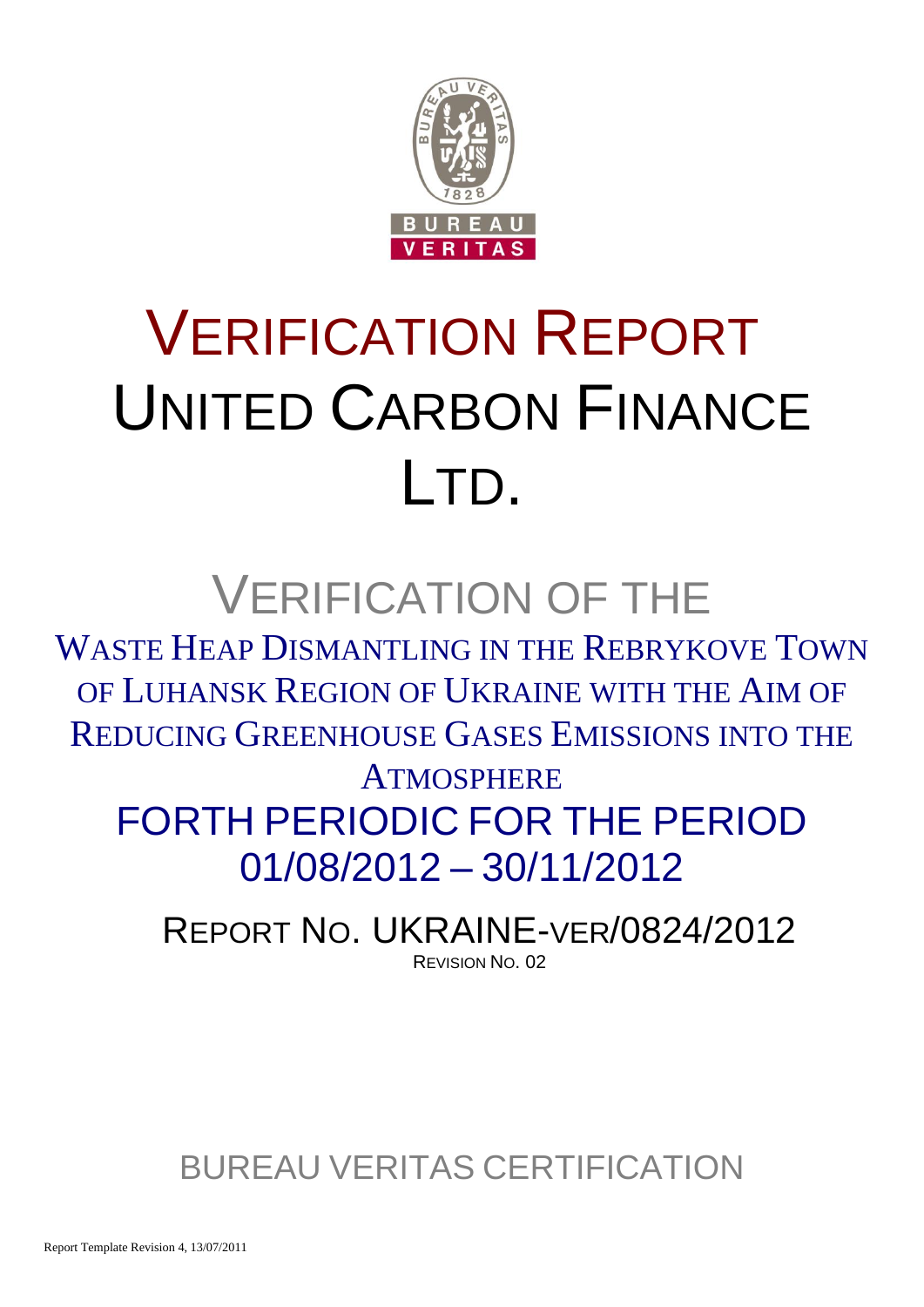

#### VERIFICATION REPORT

| Date of first issue:<br>03/12/2012                                                                                                                                                                                                                                                                   |                      | Organizational unit:<br><b>Bureau Veritas Certification</b><br><b>Holding SAS</b> |               |                                           |                                                                                                                                                                                                                                                                                                                                                                                                                                                                                                                                                                                                                                                                                              |
|------------------------------------------------------------------------------------------------------------------------------------------------------------------------------------------------------------------------------------------------------------------------------------------------------|----------------------|-----------------------------------------------------------------------------------|---------------|-------------------------------------------|----------------------------------------------------------------------------------------------------------------------------------------------------------------------------------------------------------------------------------------------------------------------------------------------------------------------------------------------------------------------------------------------------------------------------------------------------------------------------------------------------------------------------------------------------------------------------------------------------------------------------------------------------------------------------------------------|
| Client:<br>United Carbon Finance Ltd.                                                                                                                                                                                                                                                                |                      | Client ref.:<br><b>Tahir Musayev</b>                                              |               |                                           |                                                                                                                                                                                                                                                                                                                                                                                                                                                                                                                                                                                                                                                                                              |
| Summary:<br>Committee, as well as the host country criteria.                                                                                                                                                                                                                                         |                      |                                                                                   |               |                                           | Bureau Veritas Certification has made the forth periodic verification of the "Waste Heap Dismantling in the<br>Rebrykove Town of Luhansk Region of Ukraine with the Aim of Reducing Greenhouse Gases Emissions into<br>the Atmosphere" project of «Temp LTD-A» LLC located in located in Antracite, Rovenky, Krasnyi Luch Towns,<br>Luhansk region, Ukraine, and applying JI specific approach, on the basis of UNFCCC criteria for the JI, as well<br>as criteria given to provide for consistent project operations, monitoring and reporting. UNFCCC criteria refer to<br>Article 6 of the Kyoto Protocol, the JI rules and modalities and the subsequent decisions by the JI Supervisory |
| Verification Report & Opinion, was conducted using Bureau Veritas Certification internal procedures.                                                                                                                                                                                                 |                      |                                                                                   |               |                                           | The verification scope is defined as a periodic independent review and ex post determination by the Accredited<br>Entity of the monitored reductions in GHG emissions during defined verification period, and consisted of the<br>following three phases: i) desk review of the monitoring report against project design and the baseline and<br>monitoring plan; ii) follow-up interviews with project stakeholders; iii) resolution of outstanding issues and the<br>issuance of the final verification report and opinion. The overall verification, from Contract Review to                                                                                                              |
| Actions Requests (CR, CAR and FAR), presented in Appendix A.                                                                                                                                                                                                                                         |                      |                                                                                   |               |                                           | The first output of the verification process is a list of Clarification, Corrective Actions Requests, Forward                                                                                                                                                                                                                                                                                                                                                                                                                                                                                                                                                                                |
| monitoring period from 01/08/2012 to 30/11/2012.                                                                                                                                                                                                                                                     |                      |                                                                                   |               |                                           | In summary, Bureau Veritas Certification confirms that the project is implemented as planned and described in<br>approved project design documents. Installed equipment being essential for generating emission reduction<br>runs reliably and is calibrated appropriately. The monitoring system is in place and the project is generating<br>GHG emission reductions. The GHG emission reduction is calculated accurately and without material errors,<br>omissions, or misstatements, and the ERUs issued totalize 786461 tonnes of CO2 equivalent for the                                                                                                                                |
| related to the approved project baseline and monitoring, and its associated documents.                                                                                                                                                                                                               |                      |                                                                                   |               |                                           | Our opinion relates to the project's GHG emissions and resulting GHG emission reductions reported and                                                                                                                                                                                                                                                                                                                                                                                                                                                                                                                                                                                        |
| Report No.:<br><b>UKRAINE-ver/0824/2012</b>                                                                                                                                                                                                                                                          | Subject Group:<br>JI |                                                                                   |               |                                           |                                                                                                                                                                                                                                                                                                                                                                                                                                                                                                                                                                                                                                                                                              |
| Project title:<br>"Waste Heap Dismantling in the Rebrykove Town of<br>Luhansk Region of Ukraine with the Aim of Reducing<br>Greenhouse Gases Emissions into the Atmosphere"<br>Work carried out by:<br>Vyacheslav Yeriomin - Team Leader, Lead Verifier<br>Sergiy Kustovskyy - Team Member, Verifier |                      |                                                                                   |               |                                           |                                                                                                                                                                                                                                                                                                                                                                                                                                                                                                                                                                                                                                                                                              |
| Work reviewed by:<br>Ivan Sokolov - Internal Technical Reviewer                                                                                                                                                                                                                                      |                      |                                                                                   | $\bowtie$     |                                           | No distribution without permission from the                                                                                                                                                                                                                                                                                                                                                                                                                                                                                                                                                                                                                                                  |
| Vasiliy Kobzar - Technical Specialist                                                                                                                                                                                                                                                                |                      |                                                                                   |               | Client or responsible organizational unit |                                                                                                                                                                                                                                                                                                                                                                                                                                                                                                                                                                                                                                                                                              |
| Work approved by:<br>Ivan Sokolov - Climate Change Operational<br>Manager                                                                                                                                                                                                                            |                      | Holding SAS                                                                       | Certification | Limited distribution                      |                                                                                                                                                                                                                                                                                                                                                                                                                                                                                                                                                                                                                                                                                              |
| Date of this revision:<br>04/12/2012<br>02                                                                                                                                                                                                                                                           | Rev.No.:             | Number of pages:<br>27                                                            |               | Unrestricted distribution                 |                                                                                                                                                                                                                                                                                                                                                                                                                                                                                                                                                                                                                                                                                              |

1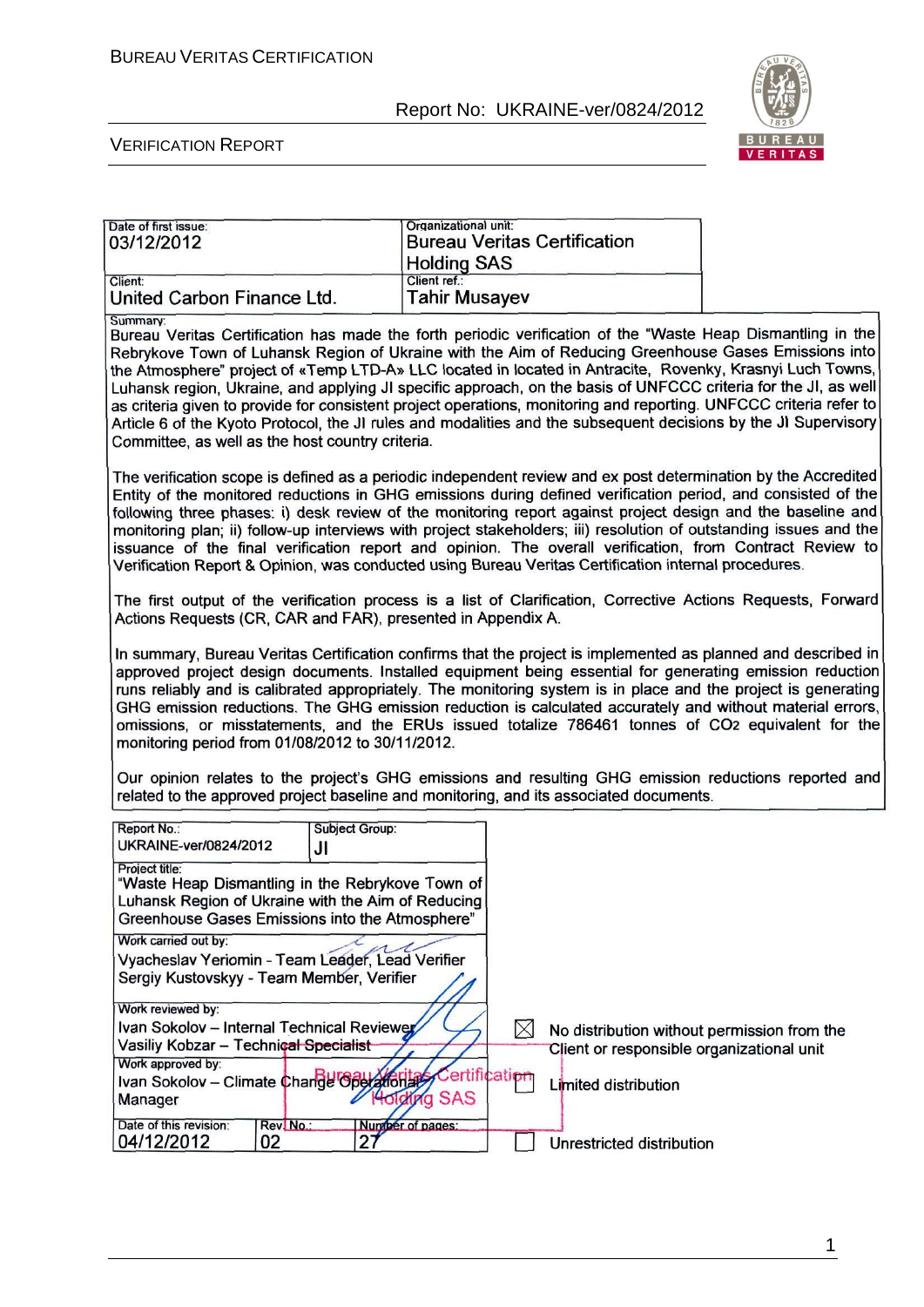VERIFICATION REPORT

| 1              |                                                                                | 3              |
|----------------|--------------------------------------------------------------------------------|----------------|
| 1.1            | Objective                                                                      | 3              |
| 1.2            | Scope                                                                          | 3              |
| 1.3            | <b>Verification Team</b>                                                       | 3              |
| $\overline{2}$ |                                                                                |                |
| 2.1            | <b>Review of Documents</b>                                                     | $\overline{4}$ |
| 2.2            | Follow-up Interviews                                                           | $\overline{4}$ |
| 2.3            | Resolution of Clarification, Corrective and Forward Action Requests            | 5              |
| 3              |                                                                                |                |
| 3.1            | Remaining issues and FARs from previous verifications                          | 6              |
| 3.2            | Project approval by Parties involved (90-91)                                   | 6              |
| 3.3            | Project implementation (92-93)                                                 | 6              |
| 3.4            | Compliance of the monitoring plan with the monitoring methodology<br>$(94-98)$ | $\overline{7}$ |
| 3.5            | Revision of monitoring plan (99-100)                                           | 8              |
| 3.6            | Data management (101)                                                          | 8              |
| 3.7            | Verification regarding programmes of activities (102-110)                      | 8              |
| 4              |                                                                                |                |
| 5              |                                                                                |                |
|                |                                                                                |                |

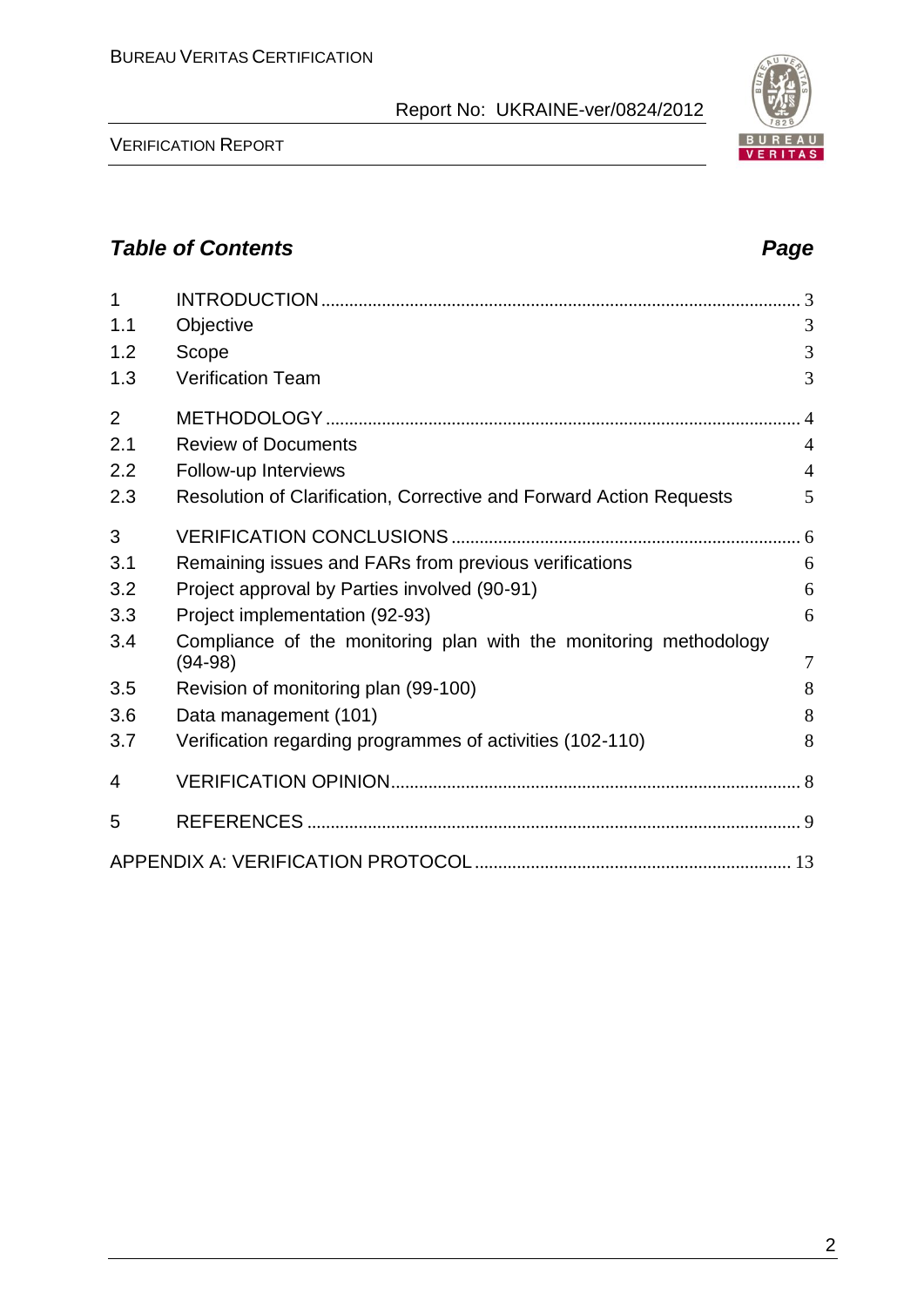

VERIFICATION REPORT

#### **1 INTRODUCTION**

United Carbon Finance Ltd. has commissioned Bureau Veritas Certification to verify the emissions reductions of its JI project "Waste Heap Dismantling in the Rebrykove Town of Luhansk Region of Ukraine with the Aim of Reducing Greenhouse Gases Emissions into the Atmosphere" (hereafter called "the project") at Sverdlovsk, Luhansk region, Ukraine.

This report summarizes the findings of the verification of the project, performed on the basis of UNFCCC criteria, as well as criteria given to provide for consistent project operations, monitoring and reporting.

#### **1.1 Objective**

Verification is the periodic independent review and ex post determination by the Accredited Independent Entity of the monitored reductions in GHG emissions during defined verification period.

The objective of verification can be divided in Initial Verification and Periodic Verification.

UNFCCC criteria refer to Article 6 of the Kyoto Protocol, the JI rules and modalities and the subsequent decisions by the JI Supervisory Committee, as well as the host country criteria.

#### **1.2 Scope**

The verification scope is defined as an independent and objective review of the project design document, the project's baseline study, monitoring plan and monitoring report, and other relevant documents. The information in these documents is reviewed against Kyoto Protocol requirements, UNFCCC rules and associated interpretations.

The verification is not meant to provide any consulting towards the Client. However, stated requests for clarifications, corrective and/or forward actions may provide input for improvement of the project monitoring towards reductions in the GHG emissions.

#### **1.3 Verification Team**

The verification team consists of the following personnel:

Vyacheslav Yeriomin Bureau Veritas Certification Team Leader, Climate Change Lead Verifier

Sergiy Kustovskyy

Bureau Veritas Certification Team Member, Climate Change Verifier

This determination report was reviewed by:

Ivan Sokolov Bureau Veritas Certification Internal Technical Reviewer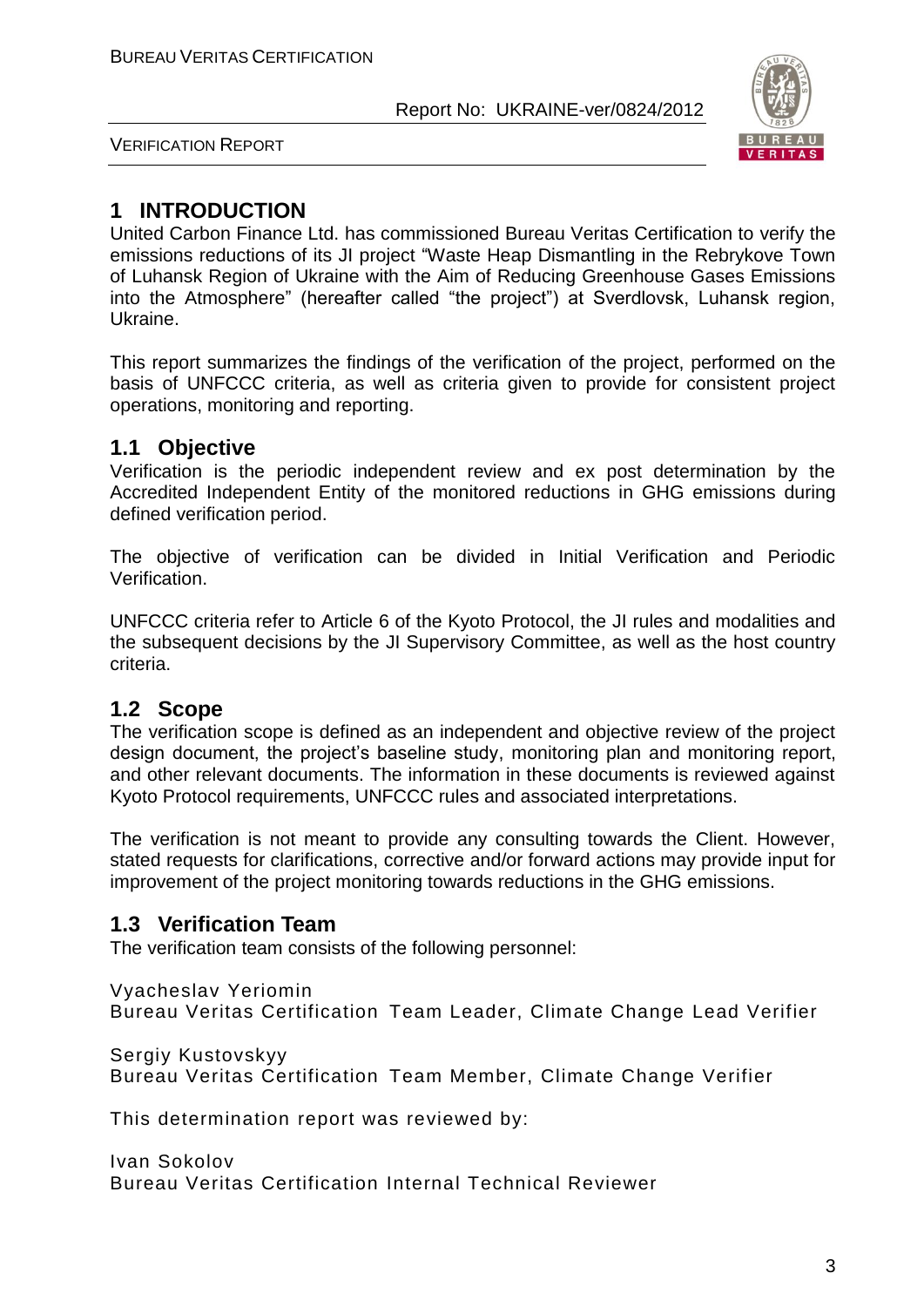



#### Vasiliy Kobzar Bureau Veritas Certification Technical Specialist

#### **2 METHODOLOGY**

The overall verification, from Contract Review to Verification Report & Opinion, was conducted using Bureau Veritas Certification internal procedures.

In order to ensure transparency, a verification protocol was customized for the project, according to the version 01 of the Joint Implementation Determination and Verification Manual, issued by the Joint Implementation Supervisory Committee at its 19 meeting on 04/12/2009. The protocol shows, in a transparent manner, criteria (requirements), means of verification and the results from verifying the identified criteria. The verification protocol serves the following purposes:

- It organizes, details and clarifies the requirements a JI project is expected to meet;
- It ensures a transparent verification process where the verifier will document how a particular requirement has been verified and the result of the verification.

The completed verification protocol is enclosed in Appendix A to this report.

#### **2.1 Review of Documents**

The Monitoring Report (MR) submitted by United Carbon Finance Ltd. and additional background documents related to the project design and baseline, i.e. country Law, Project Design Document (PDD) and/or Guidance on criteria for baseline setting and monitoring, Host party criteria, Kyoto Protocol, Clarifications on Verification Requirements to be Checked by an Accredited Independent Entity were reviewed.

The verification findings presented in this report relate to the Monitoring Report version(s) 01, 02 and project as described in the determined PDD.

#### **2.2 Follow-up Interviews**

On 03/12/2012 Bureau Veritas Certification performed on-site interviews with project stakeholders to confirm selected information and to resolve issues identified in the document review. Representatives of United Carbon Finance Ltd. and Temp LTD-A were interviewed (see References). The main topics of the interviews are summarized in Table 1.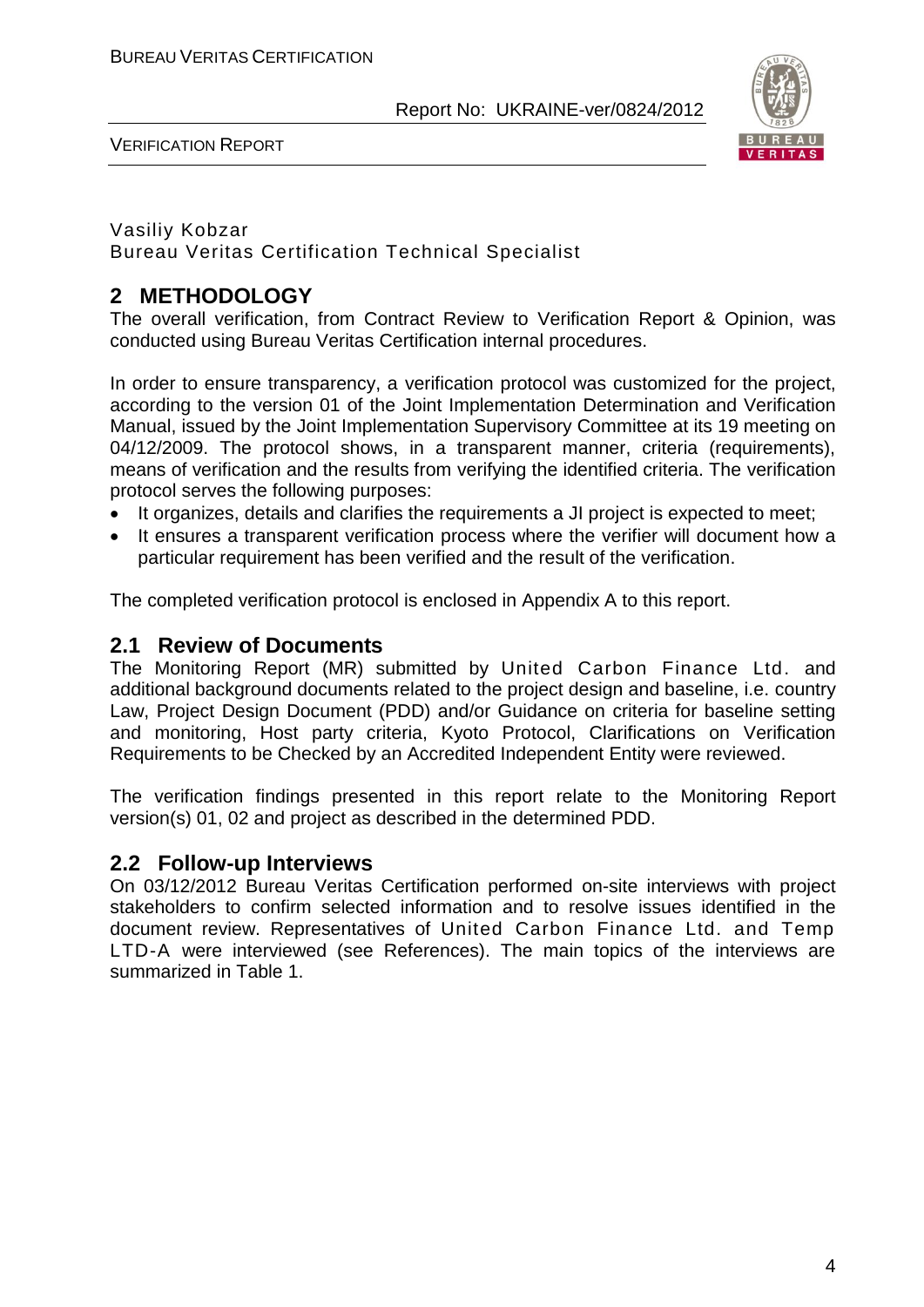

VERIFICATION REPORT

#### **Table 1 Interview topics**

| Interviewed<br>organization | <b>Interview topics</b>                                          |
|-----------------------------|------------------------------------------------------------------|
| Temp LTD-A                  | Organizational structure                                         |
|                             | Responsibilities and authorities                                 |
|                             | Roles and responsibilities for data collection and<br>processing |
|                             | Installation of equipment                                        |
|                             | Data logging, archiving and reporting                            |
|                             | Metering equipment control                                       |
|                             | Metering record keeping system, database                         |
|                             | IT management                                                    |
|                             | Training of personnel                                            |
|                             | Quality management procedures and technology                     |
|                             | Internal audits and check-ups                                    |
| <b>United Carbon</b>        | Baseline methodology                                             |
| Finance Ltd.                | Monitoring plan                                                  |
|                             | Monitoring report                                                |
|                             | <b>Excel spreadsheets</b>                                        |

#### **2.3 Resolution of Clarification, Corrective and Forward Action Requests**

The objective of this phase of the verification is to raise the requests for corrective actions and clarification and any other outstanding issues that needed to be clarified for Bureau Veritas Certification positive conclusion on the GHG emission reduction calculation.

If the Verification Team, in assessing the monitoring report and supporting documents, identifies issues that need to be corrected, clarified or improved with regard to the monitoring requirements, it should raise these issues and inform the project participants of these issues in the form of:

(a) Corrective action request (CAR), requesting the project participants to correct a mistake that is not in accordance with the monitoring plan;

(b) Clarification request (CL), requesting the project participants to provide additional information for the Verification Team to assess compliance with the monitoring plan;

(c) Forward action request (FAR), informing the project participants of an issue, relating to the monitoring that needs to be reviewed during the next verification period.

The Verification Team will make an objective assessment as to whether the actions taken by the project participants, if any, satisfactorily resolve the issues raised, if any, and should conclude its findings of the verification.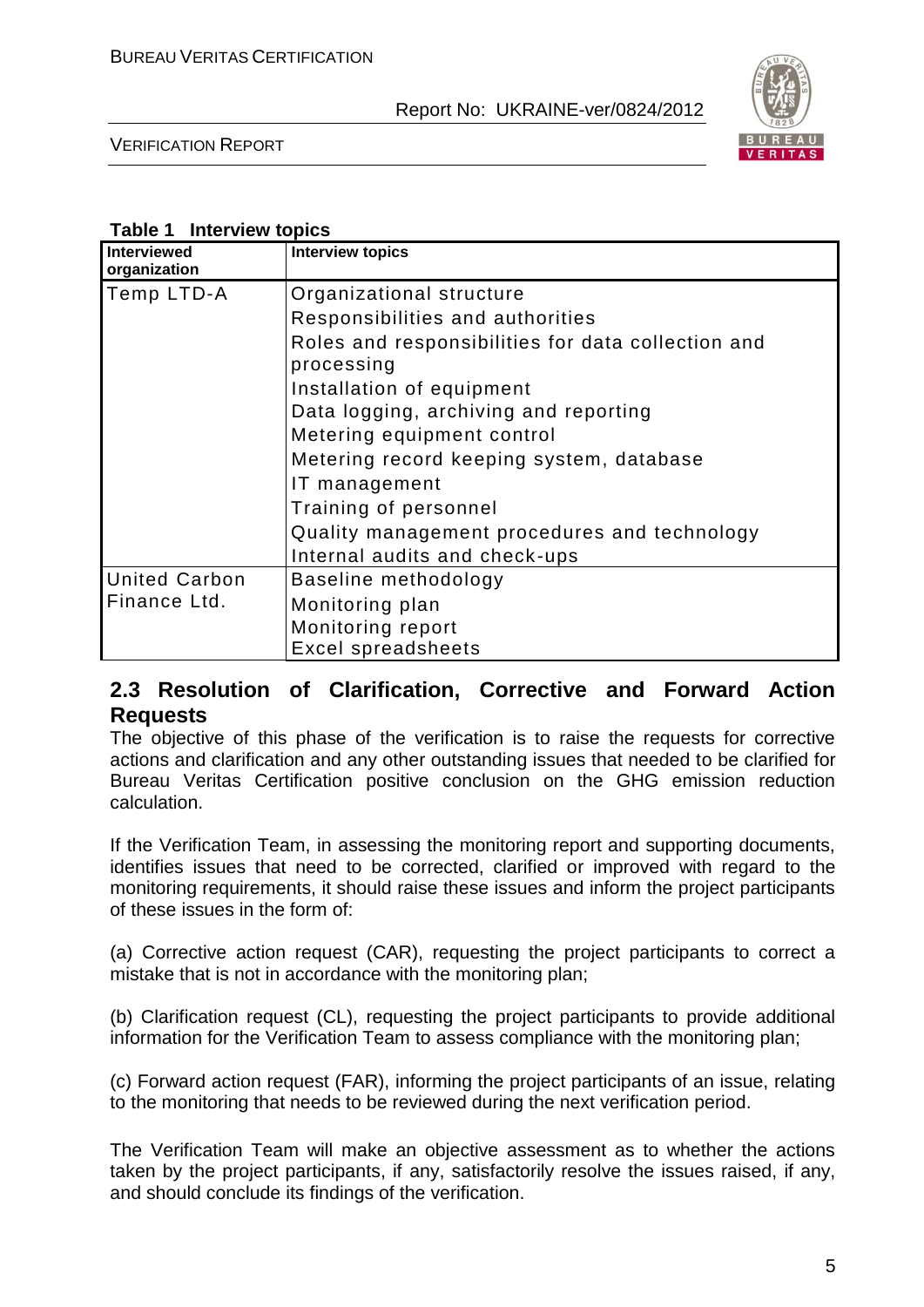

VERIFICATION REPORT

To guarantee the transparency of the verification process, the concerns raised are documented in more detail in the verification protocol in Appendix A.

#### **3 VERIFICATION CONCLUSIONS**

In the following sections, the conclusions of the verification are stated.

The findings from the desk review of the original monitoring documents and the findings from interviews during the follow up visit are described in the Verification Protocol in Appendix A.

The Clarification, Corrective and Forward Action Requests are stated, where applicable, in the following sections and are further documented in the Verification Protocol in Appendix A. The verification of the Project resulted in 10 Corrective Action Requests and 2 Clarification Requests.

The number between brackets at the end of each section corresponds to the DVM paragraph.

#### **3.1 Remaining issues and FARs from previous verifications**

No FARs were raised during previous verification.

#### **3.2 Project approval by Parties involved (90-91)**

Written project approval by the Ukraine #2264/23/7 dated 17/08/2012 has been issued by the State Environmental Investment Agency of Ukraine.

Written project approval by the Netherland Designated Focal Point was received for the proposed project, reference 2012JI40, dated 10/09/2012.

The abovementioned written approvals are unconditional.

The identified areas of concern as to the Project approval by Parties involved, project participants responses and Bureau Veritas Certification's conclusions are described in Appendix A to this report (refer to CAR 01, CAR 02).

#### **3.3 Project implementation (92-93)**

The proposed project is a progressive project that envisages processing and dismantling of the waste heaps, which are located in the Luhansk Region of Ukraine.

The main idea of the project is to process waste heaps originated due to coal extraction from mines. Coal extraction from the mine's waste heap will prevent greenhouse gas emissions into the atmosphere as if in the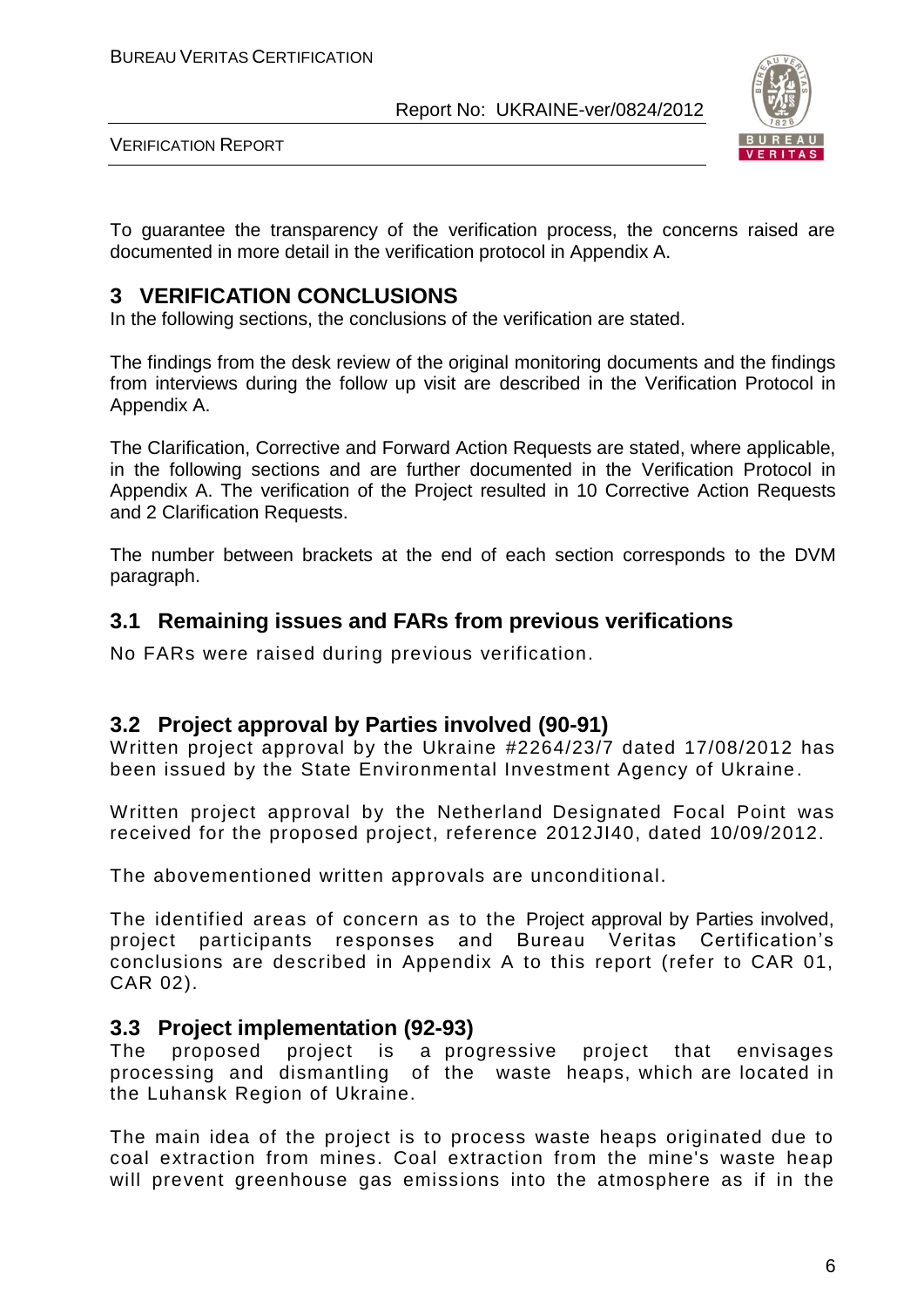

VERIFICATION REPORT

case of spontaneous burning and will produce additional amount of coal instead of its mining. Emission reductions due to the implementation of this project will come from three major sources:

Removing the source of green-house gas emissions from the burning / slow burning waste heap by the extraction of non -combusted coal contained in a waste heap;

Negative leakage through reduced fugitive emissions of methane due to the replacement of coal that would have been mined, by the coal extracted from the heap under the project activity.

Reduce electricity consumption at waste heap dismantling in comparison with energy consumption at coal mine.

The Project is aimed at coal extraction from the mine's waste heaps of the Luhansk Region of Ukraine. These waste heaps have been accumulated some time before the start of the project activity from the mining waste of underground mines. Project activity will prevent greenhouse gas emissions into the atmosphere during combustion of the heaps and will contribute an additional amount of coal, without the need for mining. The Project activities include installation of the equipment for coal extraction and beneficiation near the processing waste heaps and applying special machinery that will perform preparation, loading and transportation of the rock from the waste heaps to the beneficiation factory. After purifying of the matter, the extracted coal will be sold for heat and power generation and the remaining bare rock will be utilized for land engineering and road building.

The project has been operational for the whole monitoring period.

The identified areas of concern as to the project implementation, project participants responses and Bureau Veritas Certification's conclusions are described in Appendix A to this report (refer to CL 01, CL 02).

#### **3.4 Compliance of the monitoring plan with the monitoring methodology (94-98)**

The monitoring occurred in accordance with the monitoring plan included in the PDD regarding which the determination has been deemed final and is so listed on the UNFCCC JI website.

For calculating the emission reductions, key factors influencing the baseline emissions and the activity level of the project and the emissions as well as risks associated with the project were taken into account, as appropriate.

Data sources used for calculating emission reductions are clearly identified, reliable and transparent.

Emission factors, including default emission factors, are selected by carefully balancing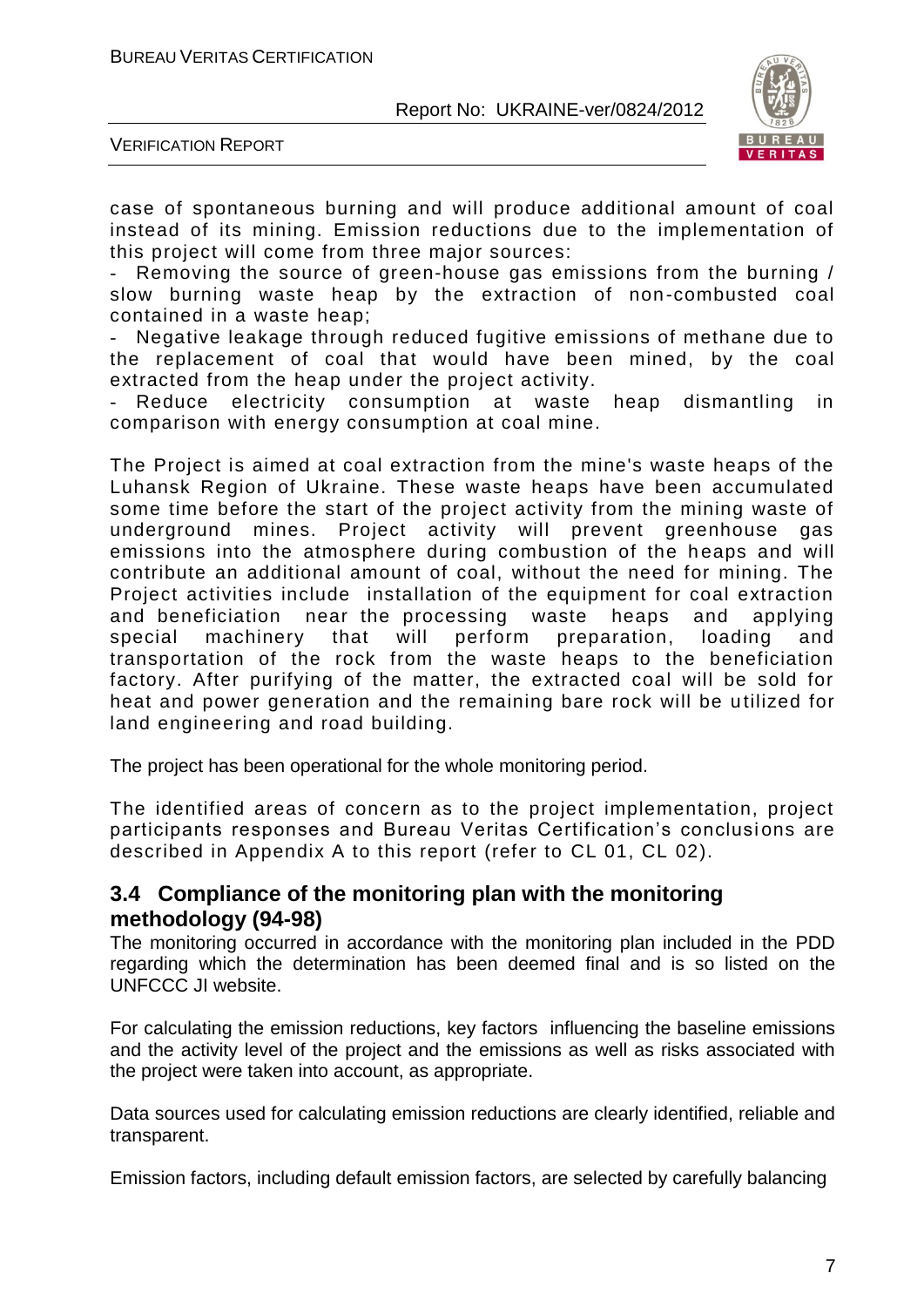

VERIFICATION REPORT

accuracy and reasonableness, and appropriately justified of the choice.

The calculation of emission reductions is based on conservative assumptions and the most plausible scenarios in a transparent manner.

The identified areas of concern as to the compliance of the monitoring plan with the monitoring methodology, project participants responses and Bureau Veritas Certification's conclusions are described in Appendix A to this report (refer to CARs 03 - 06).

#### **3.5 Revision of monitoring plan (99-100)**

Not applicable

#### **3.6 Data management (101)**

The data and their sources, provided in monitoring report, are clearly identified, reliable and transparent.

The implementation of data collection procedures is in accordance with the monitoring plan, including the quality control and quality assurance procedures. These procedures are mentioned in the section "References" of this report.

The function of the monitoring equipment, including its calibration status, is in order.

The evidence and records used for the monitoring are maintained in a traceable manner.

The data collection and management system for the project is in accordance with the monitoring plan.

The identified areas of concern as to the data managemet, project participants responses and Bureau Veritas Certification's conclusions are described in Appendix A to this report (refer to CARs 07 - 10).

#### **3.7 Verification regarding programmes of activities (102-110)**

Not applicable.

#### **4 VERIFICATION OPINION**

Bureau Veritas Certification has performed the forth periodic verification of the "Waste Heap Dismantling in the Rebrykove Town of Luhansk Region of Ukraine with the Aim of Reducing Greenhouse Gases Emissions into the Atmosphere" Project in Ukraine, which applies JI specific approach. The verification was performed on the basis of UNFCCC criteria and host country criteria and also on the criteria given to provide for consistent project operations, monitoring and reporting.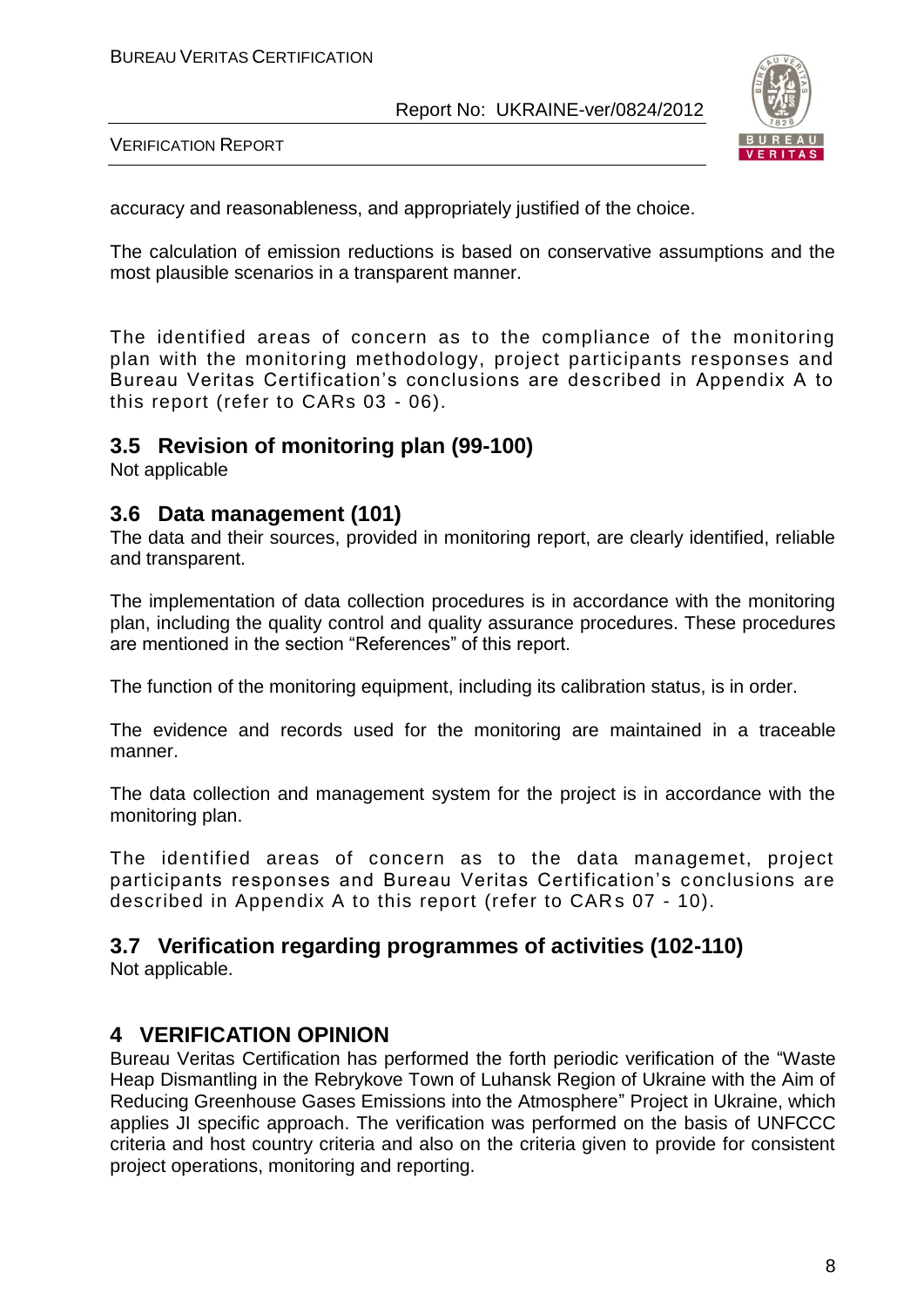

VERIFICATION REPORT

The verification consisted of the following three phases: i) desk review of the monitoring report against the project design and the baseline and monitoring plan; ii) follow-up interviews with project stakeholders; iii) resolution of outstanding issues and the issuance of the final verification report and opinion.

The management of United Carbon Finance Ltd is responsible for the preparation of the GHG emissions data and the reported GHG emissions reductions of the project on the basis set out within the project Monitoring Plan indicated in the final PDD version. The development and maintenance of records and reporting procedures in accordance with that plan, including the calculation and determination of GHG emission reductions from the project, is the responsibility of the management of the project.

Bureau Veritas Certification verified the Project Monitoring Report version 02 for the reporting period as indicated below. Bureau Veritas Certification confirms that the project is implemented as planned and described in approved project design documents. Installed equipment being essential for generating emission reduction runs reliably and is calibrated appropriately. The monitoring system is in place and the project is generating GHG emission reductions.

Bureau Veritas Certification can confirm that the GHG emission reduction is accurately calculated and is free of material errors, omissions, or misstatements. Our opinion relates to the project's GHG emissions and resulting GHG emissions reductions reported and related to the approved project baseline and monitoring, and its associated documents. Based on the information we have seen and evaluated, we confirm, with a reasonable level of assurance, the following statement:

Reporting period: From 01/08/2012 to 30/11/2012

| <b>Baseline emissions</b>  |  | : 587224 tonnes of CO2 equivalent              |
|----------------------------|--|------------------------------------------------|
| Leakage                    |  | $\therefore$ - 200556 tonnes of CO2 equivalent |
| <b>Project emissions</b>   |  | 1319 tonnes of CO2 equivalent                  |
| <b>Emission Reductions</b> |  | : 786461 tonnes of CO2 equivalent              |

#### **5 REFERENCES**

#### **Category 1 Documents:**

Documents provided by United Carbon Finance Ltd that relate directly to the GHG components of the project.

- /1/ Project Design Document "Waste Heap Dismantling in the Rebrykove Town of Luhansk Region of Ukraine with the Aim of Reducing Greenhouse Gases Emissions into the Atmosphere " version 2.0 dated 20/07/2012
- /2/ Monitoring Report for 01/08/2012-30/11/2012 "Waste Heap Dismantling in the Rebrykove Town of Luhansk Region of Ukraine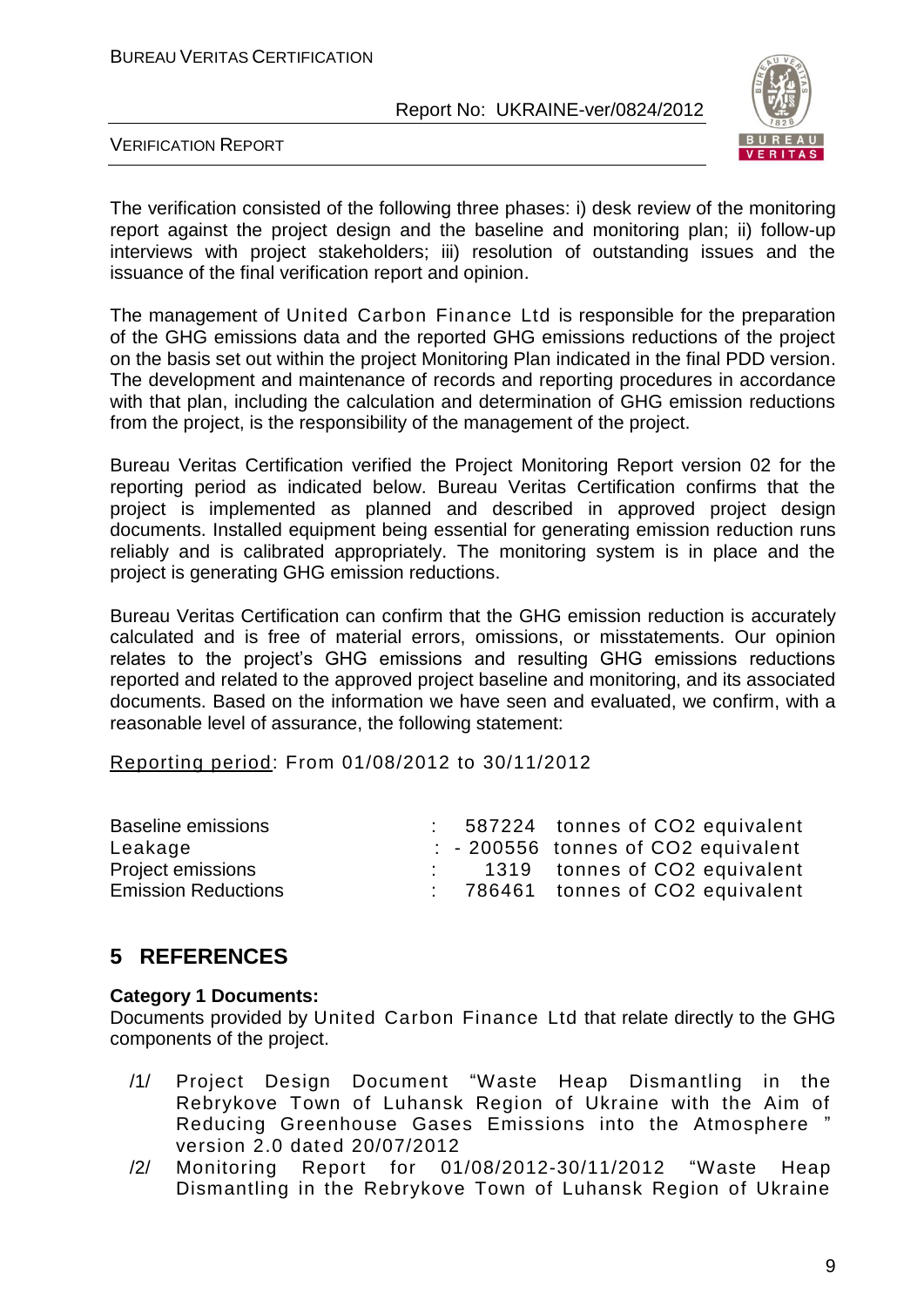

VERIFICATION REPORT

with the Aim of Reducing Greenhouse Gases Emissions into the Atmosphere", version 01 dated 01/12/2012.

- /3/ Monitoring Report for 01/08/2012-30/11/2012 "Waste Heap Dismantling in the Rebrykove Town of Luhansk Region of Ukraine with the Aim of Reducing Greenhouse Gases Emissions into the Atmosphere", version 02 dated 03/12/2012.
- /4/ Emission Reductions Calculation excel file
- /5/ Letter of Approval #2264/23/7 for the project "Waste Heap Dismantling in the Rebrykove Town of Luhansk Region of Ukraine with the Aim of Reducing Greenhouse Gases Emissions into the Atmosphere" issued by State Environmental Investment Agency of Ukraine dated 17/08/2012.
- /6/ Letter of Approval № 2012JI40 dated 10/09/2012 for the project "Waste Heap Dismantling in the Rebrykove Town of Luhansk Region of Ukraine with the Aim of Reducing Greenhouse Gases Emissions into the Atmosphere" issued by DFP of the Netherlands.

#### **Category 2 Documents:**

Background documents related to the design and/or methodologies employed in the design or other reference documents.

- /1/ Order # 21-П dated 21/03/2008 "On approval and enactment of instruction", Temp LTD-A LLC, Antratsyt city
- /2/ Order # 31-П dated 01/07/2008 "On assignment of documentation storage terms", Temp LTD-A LLC, Antratsyt city
- /3/ Instruction dated 21/03/2008 on monitoring of main enterprise activity parameters for implementation of JI project within Kyoto Protocol mechanisms, Temp LTD-A LLC
- /4/ Photo–General view of processing facility "Kyivska", Temp LTD-A LLC
- /5/ Photo–General view of waste heap processing facility "Kyivska", Temp LTD-A LLC
- /6/ Statement dated 15/09/2008 on meters replacement
- /7/ Passport on multitariff active and reactive energy meter LZQM 321.02.534
- /8/ Acceptance certificate on multitariff active and reactive energy meter LZQM 321.02.534, fabrication # 446002. Fabrication date–26/02/2007
- /9/ Photo– multitariff active and reactive energy meter LZQM 321.02.534, fabrication # 446002, 2007
- /10/ Statement on technical check of power meters dated 16/10/2008
- /11/ Passport on multitariff active and reactive energy meter ЕМS 132.11.4
- /12/ Acceptance certificate on multitariff active and reactive energy meter ЕМS 132.11.4, fabrication # 352641. Fabrication date–12/05/2006
- /13/ Photo–multitariff active and reactive energy meter ЕМS 132.11.4, fabrication # 352641, 2006
- /14/ Passport on multitariff active and reactive energy meter LZQM 321.02.534
- /15/ Acceptance certificate on multitariff active and reactive energy meter LZQM 321.02.534, fabrication # 588429. Fabrication date–21/04/2008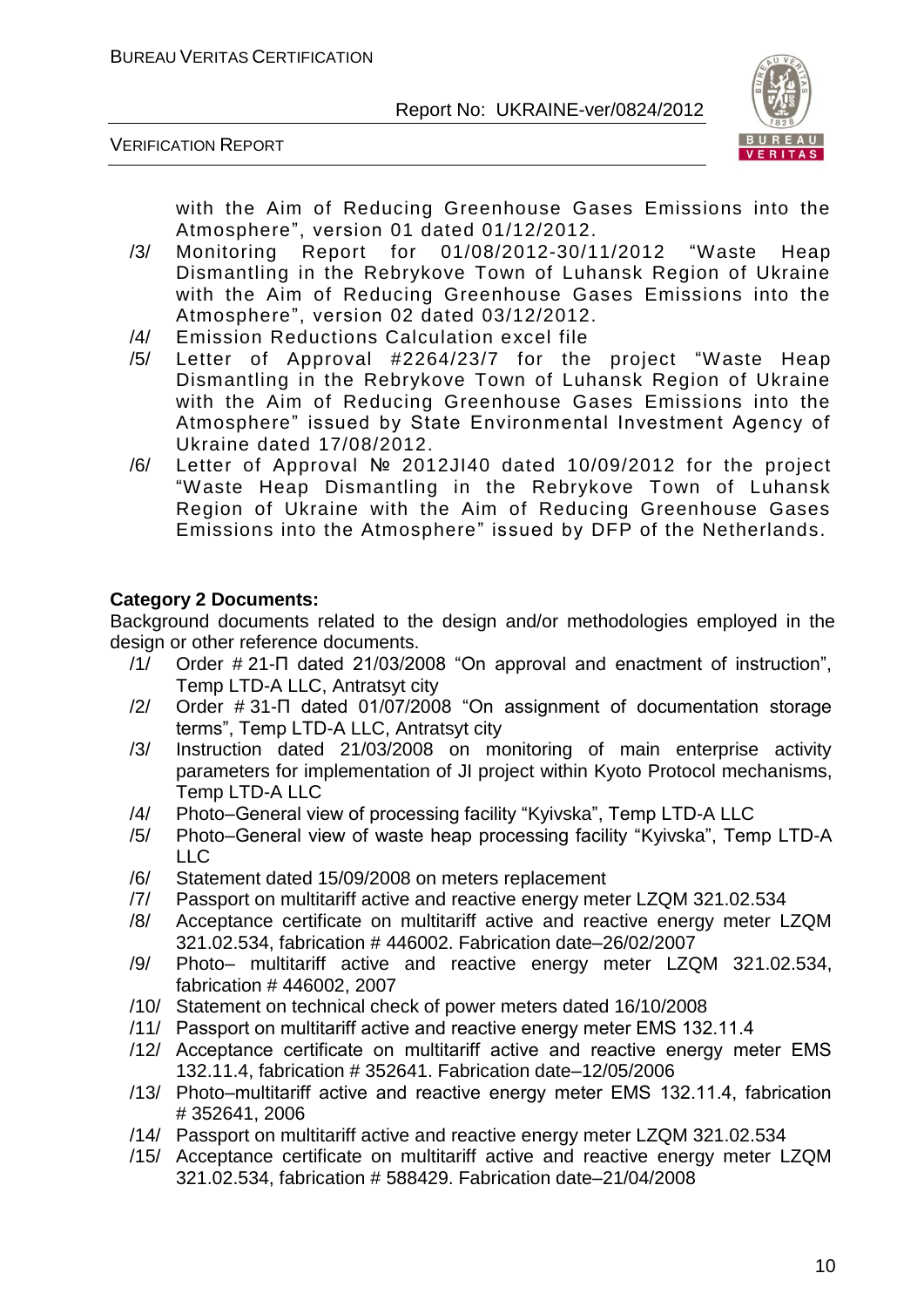

VERIFICATION REPORT

- /16/ Photo–multitariff active and reactive energy meter LZQM 321.02.534, fabrication # 588429, 2008
- /17/ Technical passport on electronic railway scales type ВТВ-150С, fabrication # 030200814 at Donetsk railway Karakhash station. Passport dated of 14/02/2005
- /18/ Photo–general view of electronic railway scales Donetsk railway Karakhash station
- /19/ Photo–display of electronic railway scales Donetsk railway Karakhash station
- /20/ Technical passport on electronic railway scales type ВЕТ-150В2, fabrication # 686 at Donetsk railway Dariivka station. Passport dated of 20/06/2011
- /21/ Passport on quality # 1902 dated 30/08/2011
- /22/ Turnover balance sheet as per billing statement 203 for March 2011, Temp LTD-A LLC
- /23/ Turnover balance sheet as per billing statement 203 for November 2011, Temp LTD-A LLC
- /24/ Acceptance certificate on power meter type NIK 2303 ART2T, fabrication # 0060944. Fabrication date 01/03/2010
- /25/ Passport on power meter type NIK 2303 ART2T
- /26/ Pay slip on acceptance of freight # 49835544 dated 31/10/2008, Temp LTD-A LLC
- /27/ Pay slip on acceptance of freight # 49835369 dated 24/10/2008, Temp LTD-A  $\sqcup$  C
- /28/ Pay slip on acceptance of freight # 50090314 dated 17/10/2008, Temp LTD-A LLC
- /29/ Pay slip on acceptance of freight # 52273537 dated 29/08/2010, Temp LTD-A LLC
- /30/ Pay slip on acceptance of freight # 52273380 dated 20/08/2010, Temp LTD-A LLC
- /31/ Pay slip on acceptance of freight # 52273225 dated 06/08/2010, Temp LTD-A LLC
- /32/ Pay slip on acceptance of freight # 51608032 dated 29/11/2011, Temp LTD-A LLC
- /33/ Pay slip on acceptance of freight # 51608099 dated 29/11/2011, Temp LTD-A LLC
- /34/ Pay slip on acceptance of freight # 51267904 dated 10/11/2011, Temp LTD-A LLC
- /35/ Permit on increased risk works execution and increased risk equipment operation # 733.11.09 – 10.10.1 dated 07/10/2011, Temp LTD-A LLC
- /36/ Permit on increased risk works execution and increased risk equipment operation # 3129.08.30 – 10.10.1 dated 24/10/2008, Temp LTD-A LLC
- /37/ Permit on increased risk works execution and increased risk equipment operation # 57.08.30 – 10.10.1 dated 14/01/2008, Temp LTD-A LLC
- /38/ Permit on increased risk works execution and increased risk equipment operation # 1265.10.30 – 10.10.1 dated 26/04/2010, Temp LTD-A LLC
- /39/ Complex state expert opinion # 412 dated 17/10/2007, Temp LTD-A LLC
- /40/ State license Series АБ # 206551 on project works. Production site electricity supply working project, Temp LTD-A LLC, dated 2007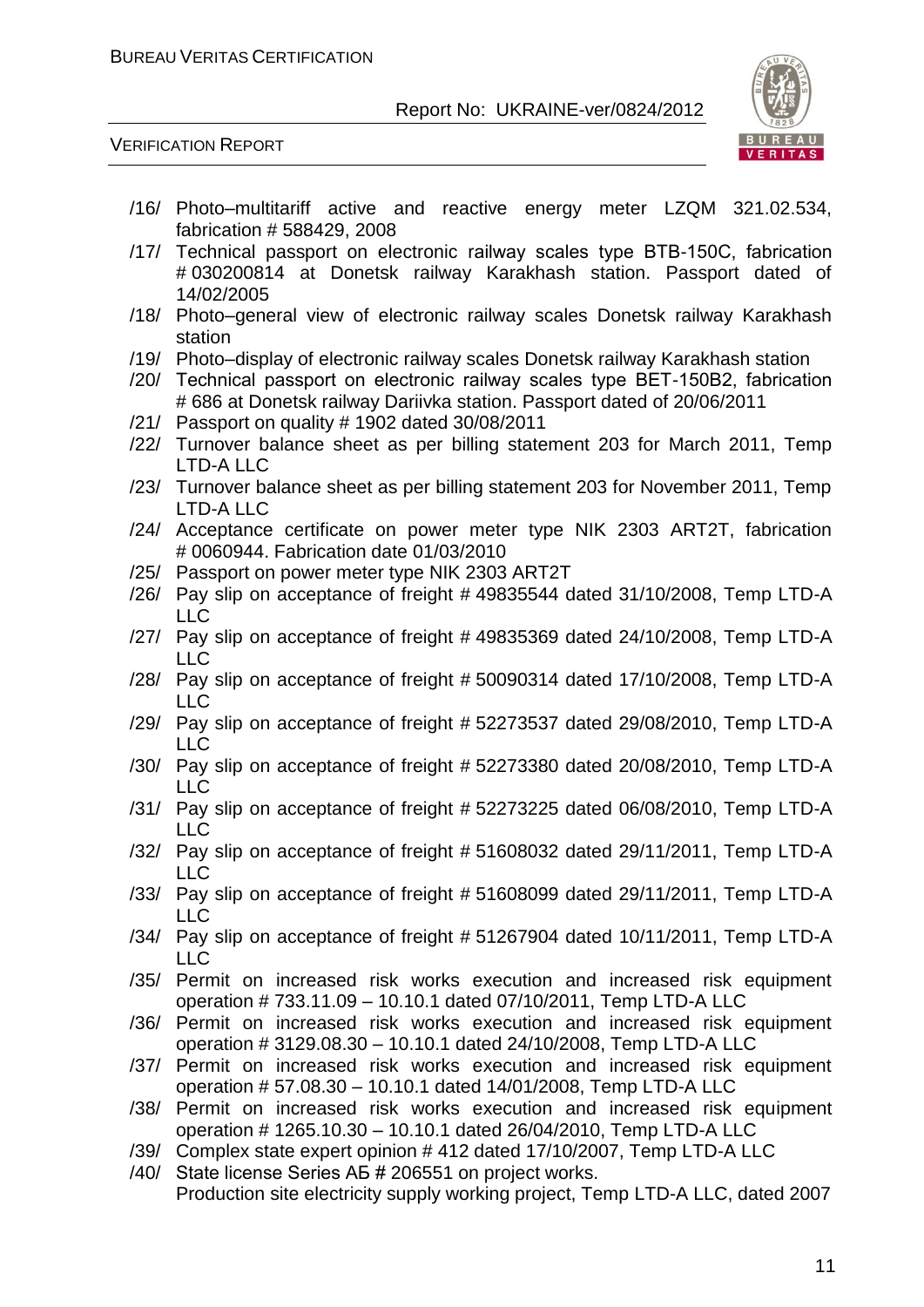



- /41/ License Series АБ # 206551 dated 01/10/2005, Temp LTD-A LLC
- /42/ EIA of project on building of concentration plant dated 25/09/2006, Temp LTD-A LLC
- /43/ Expert opinion on occupational health and safety # 36189153.051549 С.11. as per the Agreement # 3472, dated 07/12/2011, Temp LTD-A LLC
- /44/ Organizational and technical preventive measures on occupational health and safety for 2009, Temp LTD-A LLC
- /45/ Hangover-Takeover statement №271 dated 31.08.2012
- /46/ Goods delivery note №271 dated 31.08.2012
- /47/ Hangover-Takeover statement №269 dated 31.08.2012
- /48/ Goods delivery note №269 dated 31.08.2012
- /49/ Unloading of coal production for August 2012
- /50/ Hangover-Takeover statement №284 dated 31.10.2012
- /51/ Goods delivery note №284 dated 31.10.2012
- /52/ Hangover-Takeover statement №285 dated 31.10.2012
- /53/ Goods delivery note №285 dated 31.10.2012
- /54/ Unloading of coal production for October 2012
- /55/ Operational indicators of Kievskaya facility for 2008-2012

#### **Persons interviewed:**

List persons interviewed during the verification or persons that contributed with other information that are not included in the documents listed above.

- /1/ Sergiy Karuna Legal Councel, Temp LTD-A
- /2/ Alexander Glotov Deputy director for Operations, Temp LTD-A
- /3/ Elena Korotchenko Chief accountant, Temp LTD-A
- /4/ Sergey Aleksyutin Chief power engineering specialist (electrician) , Temp LTD-A
- /5/ Tahir Musayev representative of the project Developer United Carbon Finance Ltd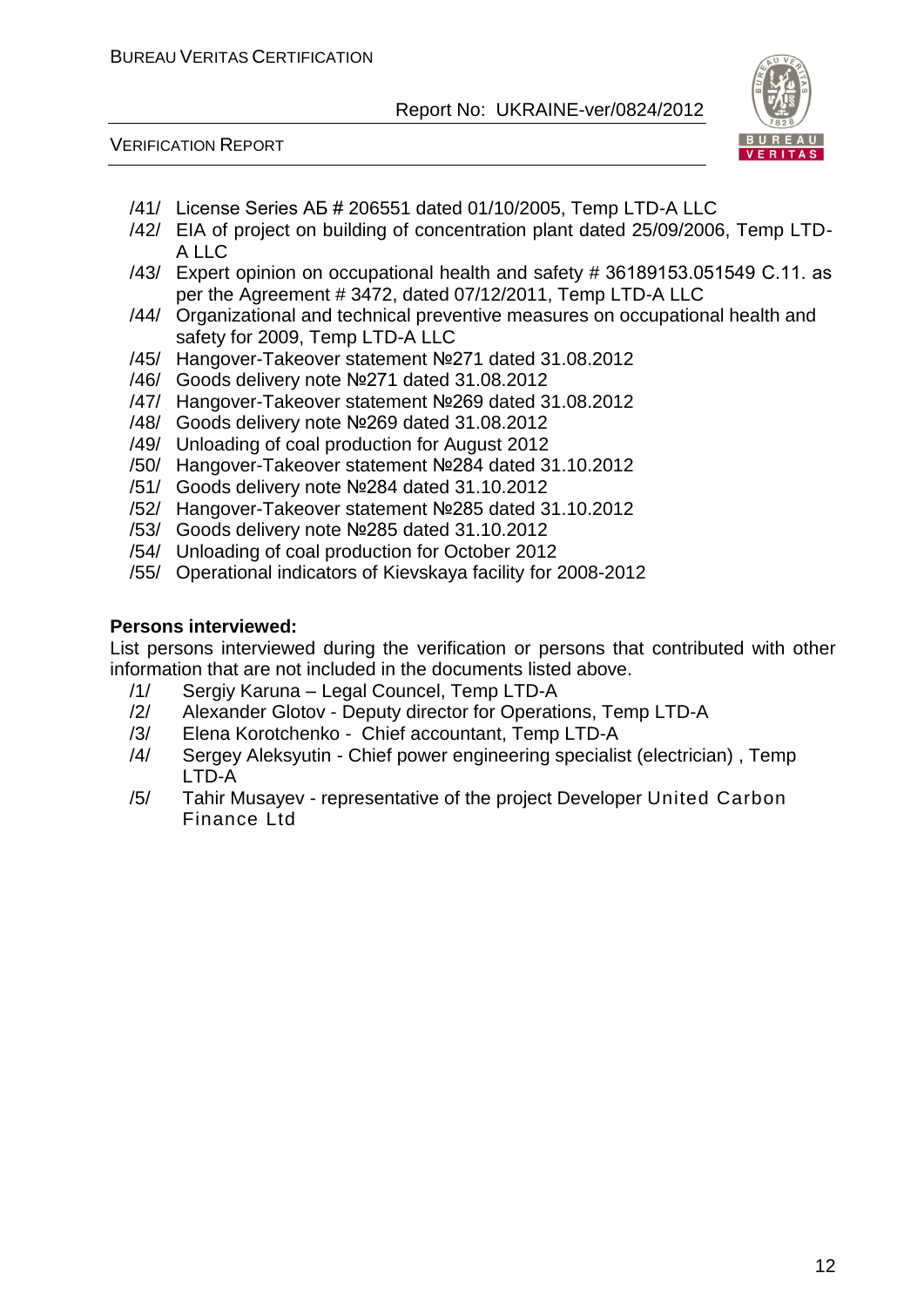

VERIFICATION REPORT

#### APPENDIX A: VERIFICATION PROTOCOL

#### **Check list for verification, according to the JOINT IMPLEMENTATION DETERMINATION AND VERIFICATION MANUAL (Version 01)**

| <b>DVM</b><br>Paragraph | <b>Check Item</b>                                                                                                                                                                                                                                                                               | <b>Initial finding</b>                                                                                                                                                                                                                                                                                                                                                                                                        | <b>Draft</b><br><b>Conclusion</b> | <b>Final</b><br><b>Conclusion</b> |
|-------------------------|-------------------------------------------------------------------------------------------------------------------------------------------------------------------------------------------------------------------------------------------------------------------------------------------------|-------------------------------------------------------------------------------------------------------------------------------------------------------------------------------------------------------------------------------------------------------------------------------------------------------------------------------------------------------------------------------------------------------------------------------|-----------------------------------|-----------------------------------|
|                         | <b>Project approvals by Parties involved</b>                                                                                                                                                                                                                                                    |                                                                                                                                                                                                                                                                                                                                                                                                                               |                                   |                                   |
| 90                      | Has the DFPs of at least one Party<br>involved, other than the host Party,<br>issued a written project approval<br>submitting<br>when<br>the<br>first  <br>verification report to the secretariat<br>for publication in accordance with<br>paragraph 38 of the JI guidelines,<br>at the latest? | Corrective Action Request (CAR) 01.<br>Please provide the reference for the Letter of<br>Approval issued by the DFP of Ukraine.<br>Please also specify ITL of the project in the<br>MR.<br>Corrective Action Request (CAR) 02.<br>Please specify ITL of the project in the MR.                                                                                                                                                | <b>CAR 01</b><br><b>CAR 02</b>    | OK.<br><b>OK</b>                  |
| 91                      | Are all the written project approvals<br>by Parties involved unconditional?                                                                                                                                                                                                                     | See CAR 01 above.                                                                                                                                                                                                                                                                                                                                                                                                             | <b>OK</b>                         | <b>OK</b>                         |
|                         | <b>Project implementation</b>                                                                                                                                                                                                                                                                   |                                                                                                                                                                                                                                                                                                                                                                                                                               |                                   |                                   |
| 92                      | Has the project been implemented<br>accordance with the PDD<br>in.<br>regarding which the determination<br>has been deemed final and is so<br>listed on the UNFCCC JI website?                                                                                                                  | Clarification Request (CL) 01.<br>Please clarify whether dismantling facility was<br>operational for the whole monitoring period or<br>were there any stoppages in its operation?<br><b>Clarification Request (CL) 02.</b><br>In most cases facilities applying the same<br>technology as in the Project do not operate in<br>winter time. On p.9 of the MR it is stated that<br>"If some main project equipment has not been | <b>CL 01</b><br>CL 02             | OK<br><b>OK</b>                   |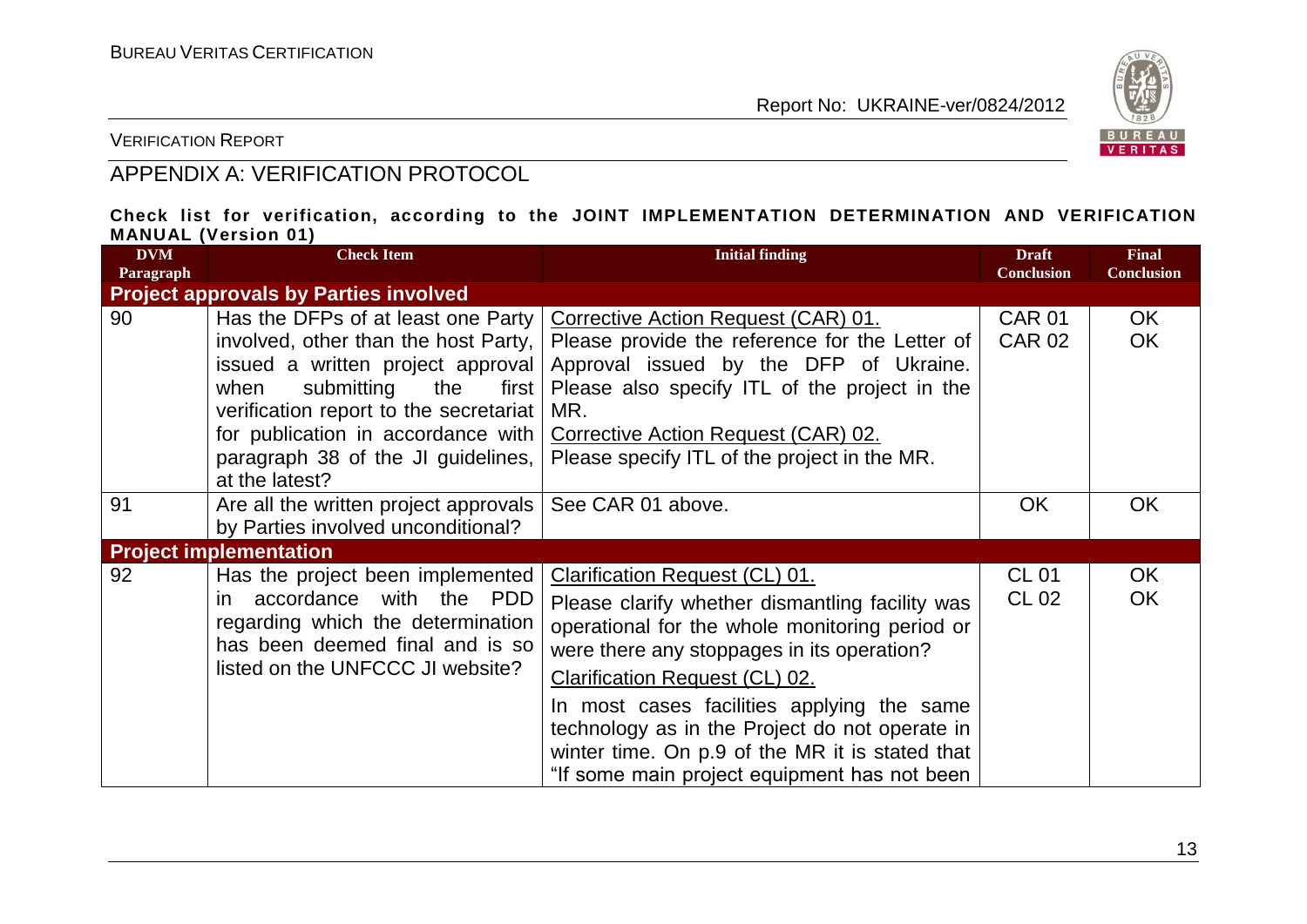

| <b>VERIFICATION REPORT</b> |                                                                                                                                                                                                                                                                                                                                                                            |                                                                                                                                                                                                        |                                   | BUREAU<br>VERITAS                 |
|----------------------------|----------------------------------------------------------------------------------------------------------------------------------------------------------------------------------------------------------------------------------------------------------------------------------------------------------------------------------------------------------------------------|--------------------------------------------------------------------------------------------------------------------------------------------------------------------------------------------------------|-----------------------------------|-----------------------------------|
| <b>DVM</b><br>Paragraph    | <b>Check Item</b>                                                                                                                                                                                                                                                                                                                                                          | <b>Initial finding</b>                                                                                                                                                                                 | <b>Draft</b><br><b>Conclusion</b> | <b>Final</b><br><b>Conclusion</b> |
|                            |                                                                                                                                                                                                                                                                                                                                                                            | working<br>during monitoring ()emission<br>reductions for this period will be assumed<br>equal to 0. However, excel calculation file<br>provides the calculation for winter months.<br>Please explain. |                                   |                                   |
| 93                         | What is the status of operation of<br>the project during the monitoring<br>period?                                                                                                                                                                                                                                                                                         | The project has been operational for the<br>whole monitoring period.                                                                                                                                   | <b>OK</b>                         | <b>OK</b>                         |
|                            | <b>Compliance with monitoring plan</b>                                                                                                                                                                                                                                                                                                                                     |                                                                                                                                                                                                        |                                   |                                   |
| 94                         | Did<br>the<br>monitoring<br>in<br>occur<br>accordance with the monitoring<br>plan included in the PDD regarding<br>which the determination has been<br>deemed final and is so listed on the<br><b>UNFCCC JI website?</b>                                                                                                                                                   | Yes, the monitoring<br>in.<br>occurs<br>accordance with the monitoring plan<br>included in the PDD.                                                                                                    | <b>OK</b>                         | <b>OK</b>                         |
| 95(a)                      | reductions or enhancements of net   into account, as appropriate.<br>removals, were key factors, e.g.<br>those listed in 23 (b) (i)-(vii) above,<br>influencing the baseline emissions<br>or net removals and the activity<br>level of the project and the<br>emissions or removals as well as<br>risks associated with the project<br>taken into account, as appropriate? | For calculating the emission Yes, all relevant key factors were taken                                                                                                                                  | <b>OK</b>                         | <b>OK</b>                         |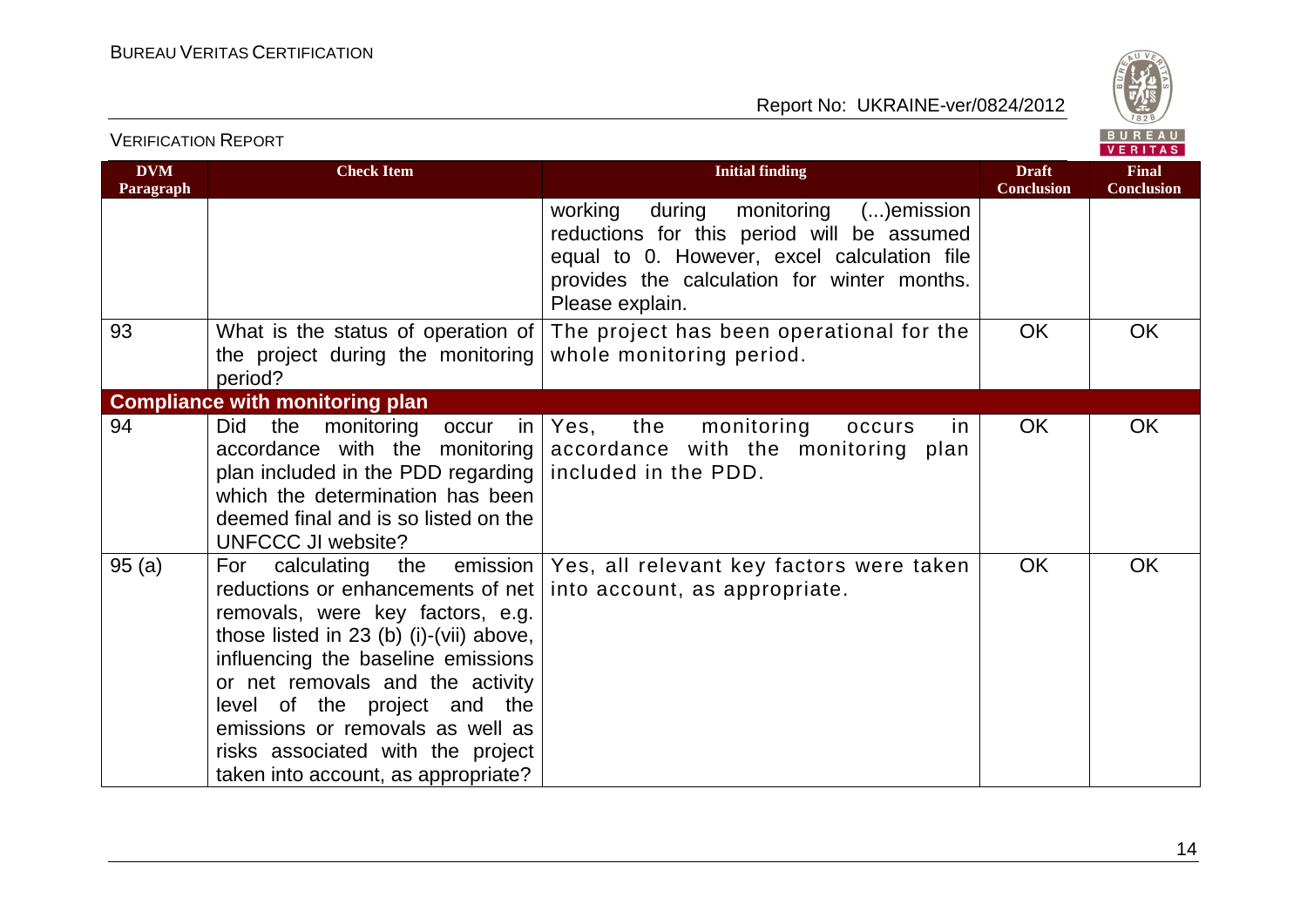

| <b>VERIFICATION REPORT</b> |                                                                                                                                                                                                                                                                            |                                                                                                                                                                                                                                                                                                                                                                                                                  |                                                 | BUREAU<br><b>VERITAS</b>          |
|----------------------------|----------------------------------------------------------------------------------------------------------------------------------------------------------------------------------------------------------------------------------------------------------------------------|------------------------------------------------------------------------------------------------------------------------------------------------------------------------------------------------------------------------------------------------------------------------------------------------------------------------------------------------------------------------------------------------------------------|-------------------------------------------------|-----------------------------------|
| <b>DVM</b><br>Paragraph    | <b>Check Item</b>                                                                                                                                                                                                                                                          | <b>Initial finding</b>                                                                                                                                                                                                                                                                                                                                                                                           | <b>Draft</b><br><b>Conclusion</b>               | <b>Final</b><br><b>Conclusion</b> |
| 95(b)                      | Are<br>for<br>data<br>used<br>sources<br>calculating emission reductions or<br>enhancements of net removals<br>clearly identified, reliable<br>and<br>transparent?                                                                                                         | Corrective Action Request (CAR) 03.<br>Please exclude reference 2 from p.3 of the<br>Monitoring report.                                                                                                                                                                                                                                                                                                          | <b>CAR 03</b>                                   | OK.                               |
| 95(c)                      | Are emission factors, including<br>default emission factors, if used for<br>calculating the emission reductions<br>or enhancements of net removals,<br>selected by carefully balancing<br>accuracy and reasonableness, and<br>appropriately justified of<br>the<br>choice? | Corrective Action Request (CAR) 04.<br>Reference 6 does not contain the referred<br>value 0.85. Please correct or clarify how the<br>value was achieved.<br>Corrective Action Request (CAR) 05.<br>For the parameter $EF_{CH4, CM}$ please use the<br>latest version of NIR for 1990-2010. Please<br>check the reference 11.<br>Corrective Action Request (CAR) 06.<br>Please check and correct the reference 11 | <b>CAR 04</b><br><b>CAR 05</b><br><b>CAR 06</b> | <b>OK</b><br><b>OK</b>            |
| 95(d)                      | the calculation of emission<br>ls l<br>reductions or enhancements of net<br>removals based on conservative<br>assumptions<br>and<br>the<br>most<br>plausible scenarios in a transparent<br>manner?                                                                         | Yes, the<br>calculation<br>of<br>emission<br>reductions<br>based<br>conservative<br>on<br>assumptions and the most plausible<br>scenarios in a transparent manner.                                                                                                                                                                                                                                               | <b>OK</b>                                       | <b>OK</b>                         |
|                            | Applicable to JI SSC projects only                                                                                                                                                                                                                                         |                                                                                                                                                                                                                                                                                                                                                                                                                  |                                                 |                                   |
| 96                         | Is the relevant threshold to be<br>classified as JI SSC project not<br>exceeded during the monitoring                                                                                                                                                                      | N/A                                                                                                                                                                                                                                                                                                                                                                                                              | <b>OK</b>                                       | <b>OK</b>                         |

15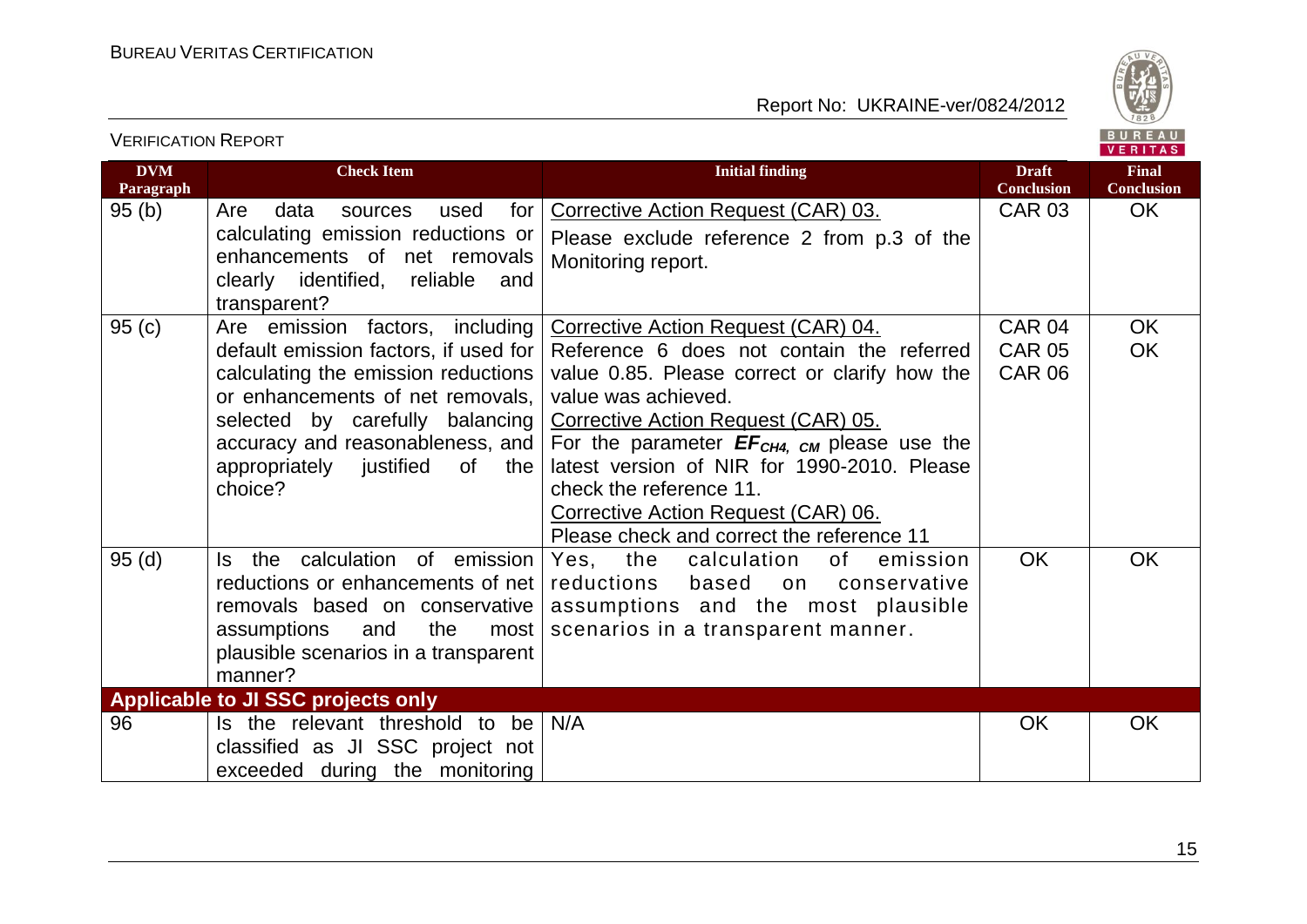

| <b>VERIFICATION REPORT</b> |                                                                                                                                                                                                                                                                                                                                            |                        |                                   | BUREAU<br><b>VERITAS</b>          |
|----------------------------|--------------------------------------------------------------------------------------------------------------------------------------------------------------------------------------------------------------------------------------------------------------------------------------------------------------------------------------------|------------------------|-----------------------------------|-----------------------------------|
| <b>DVM</b><br>Paragraph    | <b>Check Item</b>                                                                                                                                                                                                                                                                                                                          | <b>Initial finding</b> | <b>Draft</b><br><b>Conclusion</b> | <b>Final</b><br><b>Conclusion</b> |
|                            | period<br>on an annual average<br>basis?                                                                                                                                                                                                                                                                                                   |                        |                                   |                                   |
|                            | If the threshold is exceeded, is the                                                                                                                                                                                                                                                                                                       |                        |                                   |                                   |
|                            | maximum emission reduction level                                                                                                                                                                                                                                                                                                           |                        |                                   |                                   |
|                            | estimated in the PDD for the JI                                                                                                                                                                                                                                                                                                            |                        |                                   |                                   |
|                            | SSC project or the bundle for the                                                                                                                                                                                                                                                                                                          |                        |                                   |                                   |
|                            | monitoring period determined?<br>Applicable to bundled JI SSC projects only                                                                                                                                                                                                                                                                |                        |                                   |                                   |
| 97(a)                      | Has the composition of the bundle                                                                                                                                                                                                                                                                                                          | N/A                    | OK                                | OK                                |
|                            | not changed from that is stated in                                                                                                                                                                                                                                                                                                         |                        |                                   |                                   |
|                            | F-JI-SSCBUNDLE?                                                                                                                                                                                                                                                                                                                            |                        |                                   |                                   |
| 97(b)                      | If the determination was conducted<br>the basis of an overall<br>on<br>monitoring plan, have the project<br>participants submitted a common<br>monitoring report?                                                                                                                                                                          | N/A                    | OK                                | OK                                |
| 98                         | If the monitoring is based on $a \mid$<br>monitoring plan that provides for<br>overlapping monitoring periods, are<br>monitoring<br>periods<br>the<br>per<br>component of the project clearly<br>specified in the monitoring report?<br>Do the monitoring periods not<br>overlap with those for which<br>verifications were already deemed | N/A                    | OK                                | OK                                |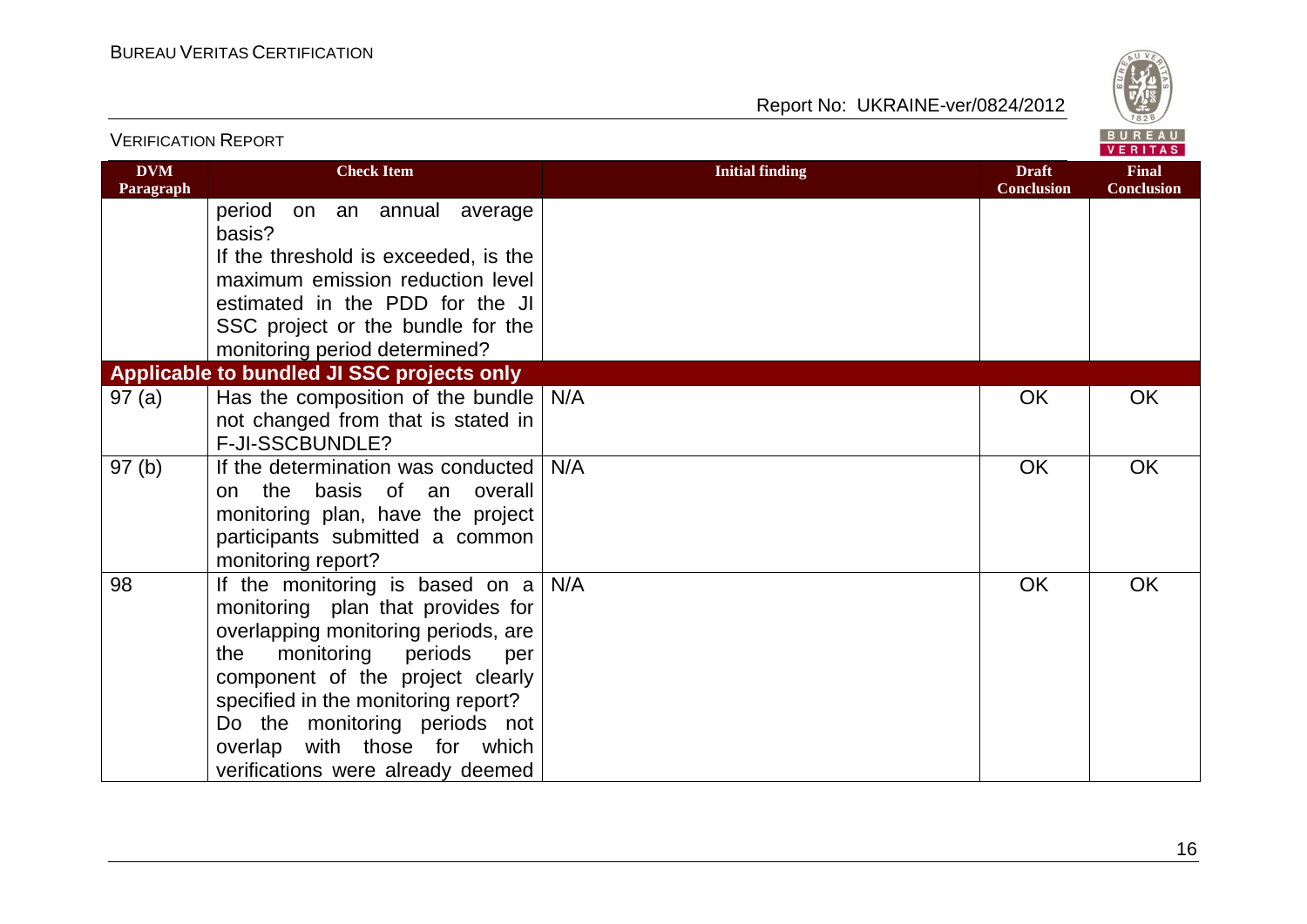

| <b>VERIFICATION REPORT</b> |                                                                                                                                                                                                                                                                                        |                                                                                                                                                                                    |                                   | BUREAU<br><b>VERITAS</b>          |
|----------------------------|----------------------------------------------------------------------------------------------------------------------------------------------------------------------------------------------------------------------------------------------------------------------------------------|------------------------------------------------------------------------------------------------------------------------------------------------------------------------------------|-----------------------------------|-----------------------------------|
| <b>DVM</b><br>Paragraph    | <b>Check Item</b>                                                                                                                                                                                                                                                                      | <b>Initial finding</b>                                                                                                                                                             | <b>Draft</b><br><b>Conclusion</b> | <b>Final</b><br><b>Conclusion</b> |
|                            | final in the past?                                                                                                                                                                                                                                                                     |                                                                                                                                                                                    |                                   |                                   |
|                            | <b>Revision of monitoring plan</b>                                                                                                                                                                                                                                                     |                                                                                                                                                                                    |                                   |                                   |
|                            | Applicable only if monitoring plan is revised by project participant                                                                                                                                                                                                                   |                                                                                                                                                                                    |                                   |                                   |
| 99(a)                      | Did the project participants provide<br>an appropriate justification for the<br>proposed revision?                                                                                                                                                                                     | N/A                                                                                                                                                                                | <b>OK</b>                         | <b>OK</b>                         |
| 99(b)                      | the<br>revision<br>Does<br>proposed<br>improve the accuracy<br>and/or<br>applicability of information collected<br>compared to the original monitoring<br>plan without changing conformity<br>with the relevant rules and<br>regulations for the establishment of<br>monitoring plans? | N/A                                                                                                                                                                                | <b>OK</b>                         | OK                                |
| <b>Data management</b>     |                                                                                                                                                                                                                                                                                        |                                                                                                                                                                                    |                                   |                                   |
| 101 $(a)$                  | Is the implementation of data<br>collection<br>procedures<br>in.<br>accordance with the monitoring<br>plan, including the quality control<br>and quality assurance procedures?                                                                                                         | Yes, the implementation of data collection<br>procedures is in<br>accordance<br>with<br>the<br>monitoring plan, including the quality control<br>and quality assurance procedures. | OK.                               | <b>OK</b>                         |
| 101 <sub>(b)</sub>         | Is the function of the monitoring                                                                                                                                                                                                                                                      | Corrective Action Request (CAR) 07.                                                                                                                                                | <b>CAR 07</b>                     | <b>OK</b>                         |
|                            | equipment, including its calibration                                                                                                                                                                                                                                                   | Please provide passport and calibration                                                                                                                                            | <b>CAR 08</b>                     | <b>OK</b>                         |
|                            | status, in order?                                                                                                                                                                                                                                                                      | certificates that ensure accuracy of measuring                                                                                                                                     | <b>CAR 09</b>                     | OK                                |
|                            |                                                                                                                                                                                                                                                                                        | in the monitoring period for scales weighing<br>extracted coal.                                                                                                                    | <b>CAR 10</b>                     | OK                                |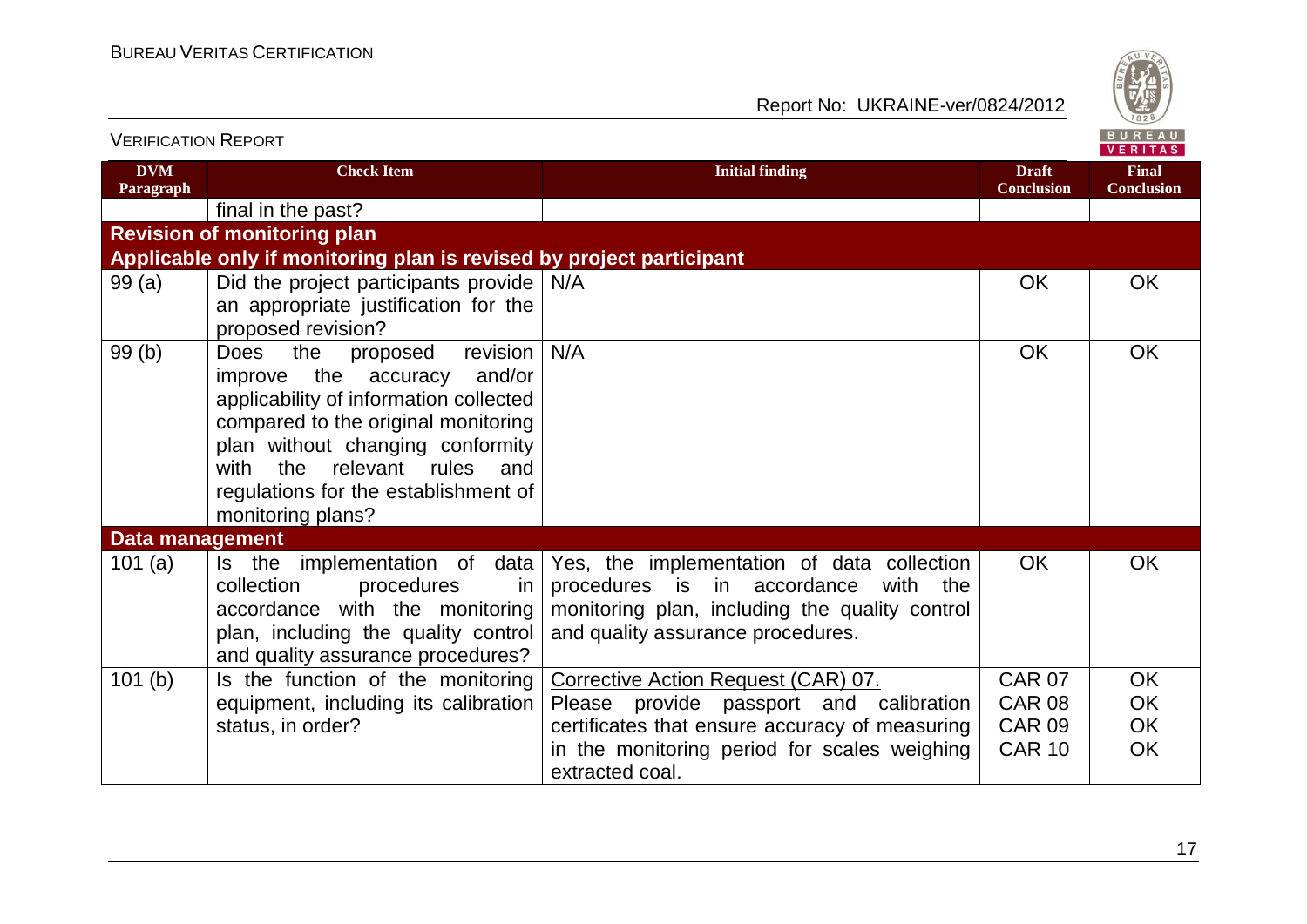

#### VERIFICATION REPORT

| <b>DVM</b> | <b>Check Item</b>                                                                                                          | <b>Initial finding</b>                                                                                                                                                                                                                                                                                                                                                                     | <b>Draft</b>      | <b>Final</b>      |
|------------|----------------------------------------------------------------------------------------------------------------------------|--------------------------------------------------------------------------------------------------------------------------------------------------------------------------------------------------------------------------------------------------------------------------------------------------------------------------------------------------------------------------------------------|-------------------|-------------------|
| Paragraph  |                                                                                                                            | Corrective Action Request (CAR) 08.<br>Please provide passport and calibration<br>certificate for electric power meters.<br>Corrective Action Request (CAR) 09.<br>Please provide the documental evidences that<br>training of personnel was conducted.<br>Corrective Action Request (CAR) 10.<br>Please provide the numbers for all the tables<br>in the MR (see table on p.4 of the MR). | <b>Conclusion</b> | <b>Conclusion</b> |
| 101 (c)    | Are the evidence and records used<br>for the monitoring maintained in a<br>traceable manner?                               | The evidences and records used for the<br>monitoring maintained are in a traceable<br>manner                                                                                                                                                                                                                                                                                               | <b>OK</b>         | OK                |
| $101$ (d)  | collection<br>the<br>data<br>ls.<br>and<br>management system for the project<br>in accordance with the<br>monitoring plan? | The data collection and management system<br>for the project is in accordance with the<br>monitoring plan                                                                                                                                                                                                                                                                                  | <b>OK</b>         | OK.               |
|            |                                                                                                                            | Verification regarding programs of activities (additional elements for assessment)                                                                                                                                                                                                                                                                                                         |                   |                   |
| 102        | Is any JPA that has not been<br>added to the JI PoA not verified?                                                          | N/A                                                                                                                                                                                                                                                                                                                                                                                        | <b>OK</b>         | <b>OK</b>         |
| 103        | Is the verification based on the<br>monitoring reports of all JPAs to be<br>verified?                                      | N/A                                                                                                                                                                                                                                                                                                                                                                                        | <b>OK</b>         | <b>OK</b>         |
| 103        | Does the verification ensure the<br>accuracy and conservativeness of<br>emission<br>reductions<br>the<br><b>or</b>         | N/A                                                                                                                                                                                                                                                                                                                                                                                        | <b>OK</b>         | <b>OK</b>         |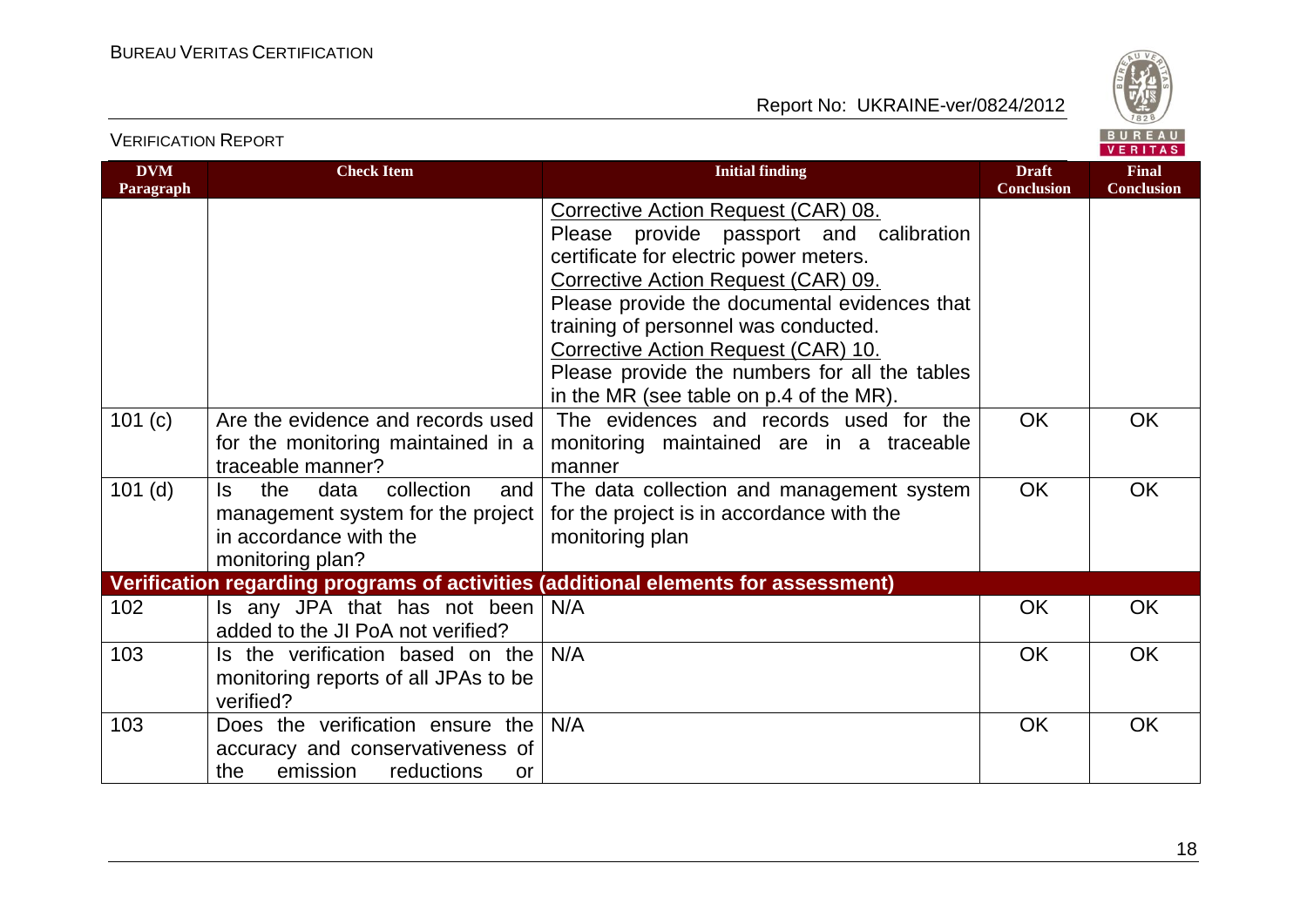

| <b>VERIFICATION REPORT</b> |                                                                                                                                                                                                                                                                                                                                                                                                                                                                                                    |                        |                                   | BUREAU<br><b>VERITAS</b>          |
|----------------------------|----------------------------------------------------------------------------------------------------------------------------------------------------------------------------------------------------------------------------------------------------------------------------------------------------------------------------------------------------------------------------------------------------------------------------------------------------------------------------------------------------|------------------------|-----------------------------------|-----------------------------------|
| <b>DVM</b><br>Paragraph    | <b>Check Item</b>                                                                                                                                                                                                                                                                                                                                                                                                                                                                                  | <b>Initial finding</b> | <b>Draft</b><br><b>Conclusion</b> | <b>Final</b><br><b>Conclusion</b> |
|                            | enhancements<br>0f<br>removals<br>generated by each JPA?                                                                                                                                                                                                                                                                                                                                                                                                                                           |                        |                                   |                                   |
| 104                        | Does the monitoring period not N/A<br>overlap with previous monitoring<br>periods?                                                                                                                                                                                                                                                                                                                                                                                                                 |                        | <b>OK</b>                         | OK                                |
| 105                        | If the AIE learns of an erroneously<br>included JPA, has the AIE informed<br>the JISC of its findings in writing?                                                                                                                                                                                                                                                                                                                                                                                  | N/A                    | OK                                | OK                                |
|                            | Applicable to sample-based approach only                                                                                                                                                                                                                                                                                                                                                                                                                                                           |                        |                                   |                                   |
| 106                        | Does the sampling plan prepared   N/A<br>by the AIE:<br>(a) Describe its sample selection,<br>taking into<br>account that:<br>(i) For each verification that uses<br>a sample-based approach, the<br>shall<br>sample selection<br>be<br>sufficiently representative of the<br>JPAs in the JI PoA such<br>extrapolation to all JPAs identified<br>for that verification is reasonable,<br>taking into account differences<br>among the characteristics of<br>JPAs, such as:<br>- The types of JPAs; |                        | <b>OK</b>                         | <b>OK</b>                         |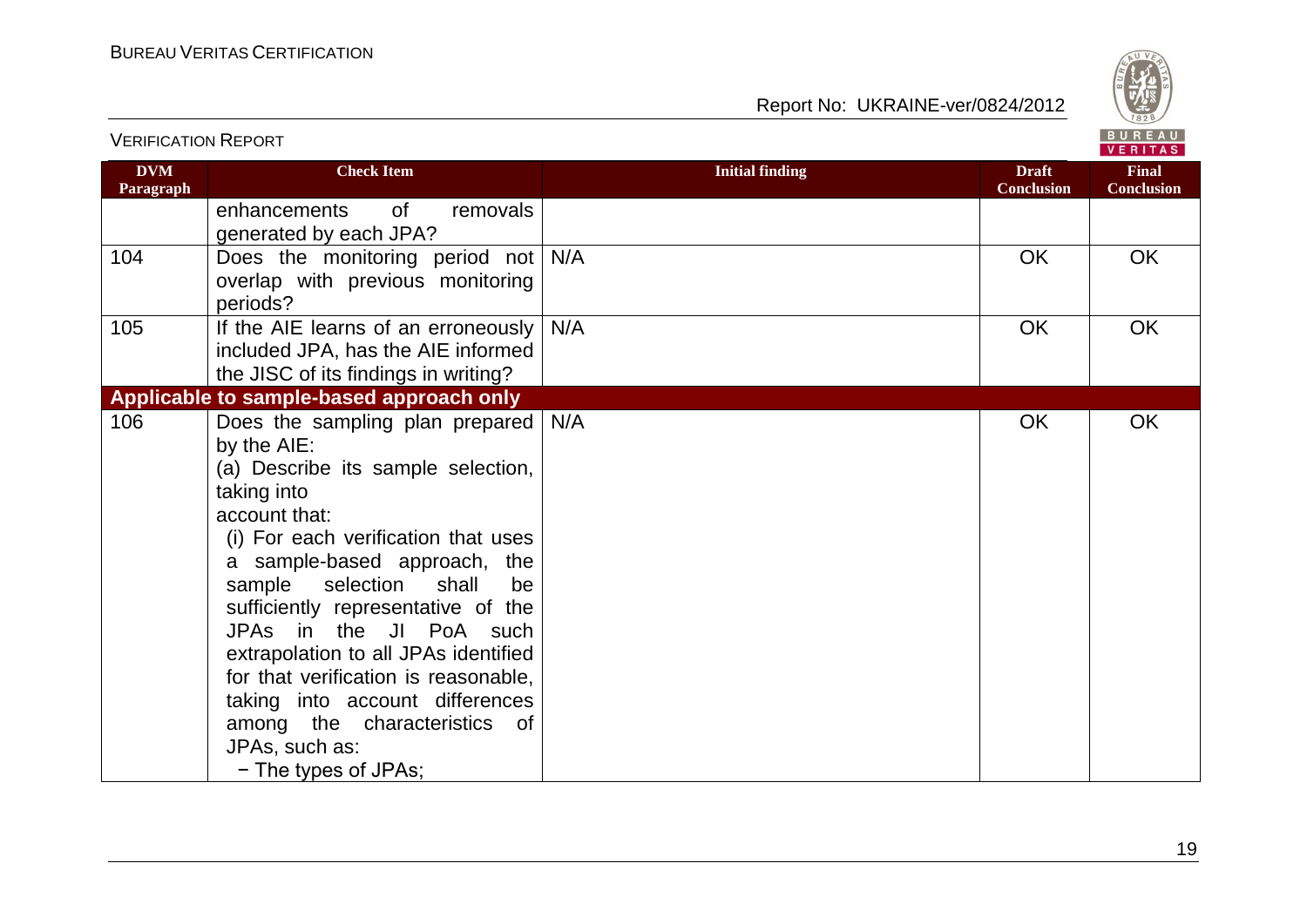

|                         |                                                                                                                                                                                                                         |                        | <b>VERITAS</b>                    |                                   |
|-------------------------|-------------------------------------------------------------------------------------------------------------------------------------------------------------------------------------------------------------------------|------------------------|-----------------------------------|-----------------------------------|
| <b>DVM</b><br>Paragraph | <b>Check Item</b>                                                                                                                                                                                                       | <b>Initial finding</b> | <b>Draft</b><br><b>Conclusion</b> | <b>Final</b><br><b>Conclusion</b> |
|                         | The complexity of<br>the<br>$\overline{\phantom{m}}$<br>applicable technologies and/or<br>measures used;<br>- The geographical location of<br>each JPA;<br>- The amounts of expected<br>emission reductions of the JPAs |                        |                                   |                                   |
|                         | being verified;<br>- The number of JPAs for which<br>emission reductions are being<br>verified;                                                                                                                         |                        |                                   |                                   |
|                         | - The length of monitoring<br>periods of the JPAs being<br>verified; and<br>- The samples selected for prior<br>verifications, if any?                                                                                  |                        |                                   |                                   |
| 107                     | Is the sampling plan ready for<br>publication through the secretariat<br>along with the verification report<br>and supporting documentation?                                                                            | N/A                    | <b>OK</b>                         | <b>OK</b>                         |
| 108                     | Has the AIE made site inspections<br>of at least the square root of the<br>number of total JPAs, rounded to<br>the upper whole number? If the AIE<br>makes no site inspections or fewer                                 | N/A                    | OK                                | OK                                |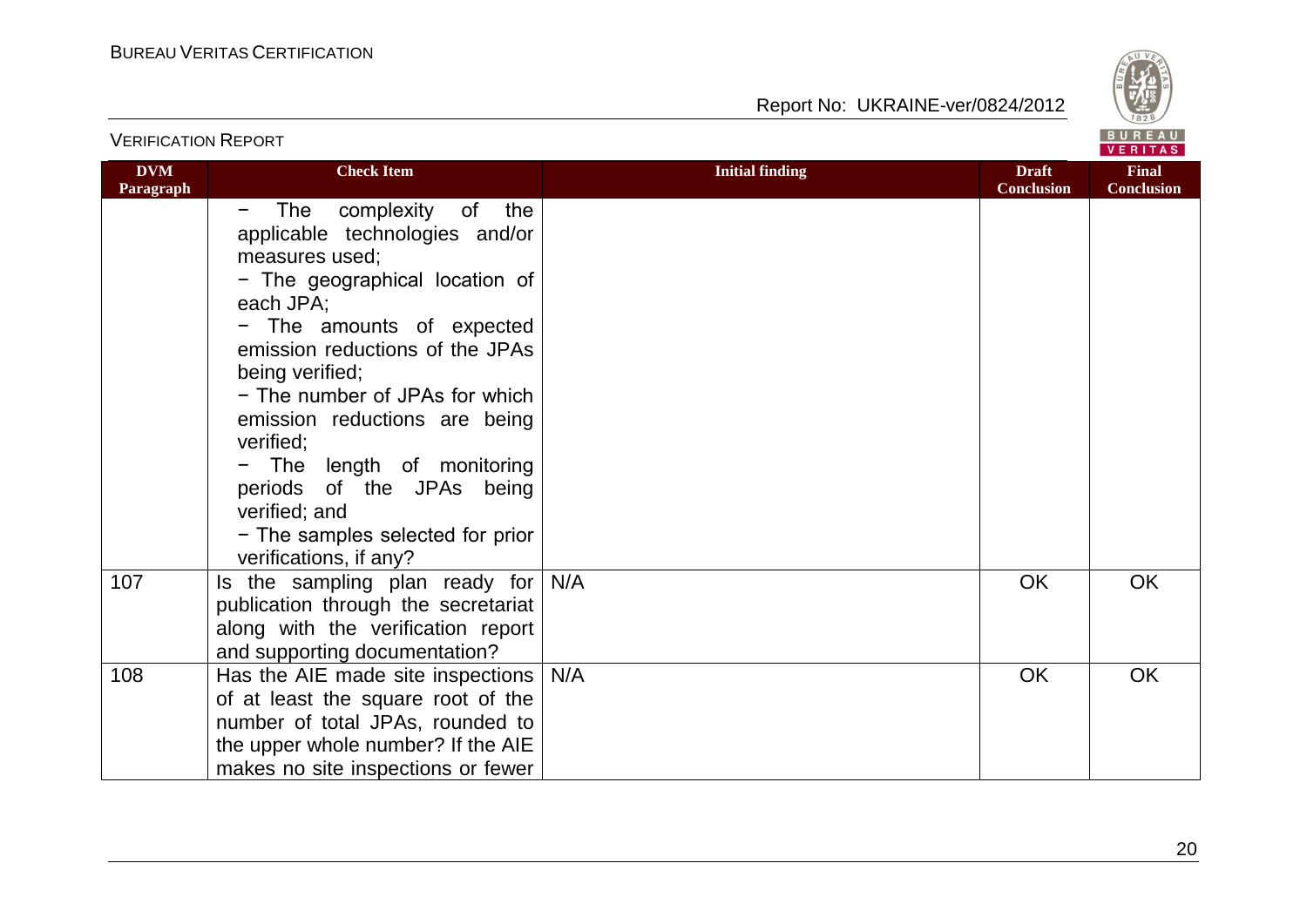

| <b>VERIFICATION REPORT</b> |                                                                                                                                                                                                                           |                        |                                   | <b>BUREAU</b><br><b>VERITAS</b>   |
|----------------------------|---------------------------------------------------------------------------------------------------------------------------------------------------------------------------------------------------------------------------|------------------------|-----------------------------------|-----------------------------------|
| <b>DVM</b><br>Paragraph    | <b>Check Item</b>                                                                                                                                                                                                         | <b>Initial finding</b> | <b>Draft</b><br><b>Conclusion</b> | <b>Final</b><br><b>Conclusion</b> |
|                            | site inspections than the square<br>root of the number of total JPAs,<br>rounded to the upper<br>whole<br>number, then does the AIE provide<br>a reasonable explanation and<br>justification?                             |                        |                                   |                                   |
| 109                        | Is the sampling plan available for<br>submission to the secretariat for<br>the JISC.s ex ante assessment?<br>(Optional)                                                                                                   | N/A                    | OK                                | OK                                |
| 110                        | If the AIE learns of a fraudulently<br>included JPA, a fraudulently<br>monitored JPA or an inflated<br>number of emission reductions<br>claimed in a JI PoA, has the AIE<br>informed the JISC of the fraud in<br>writing? | N/A                    | OK                                | <b>OK</b>                         |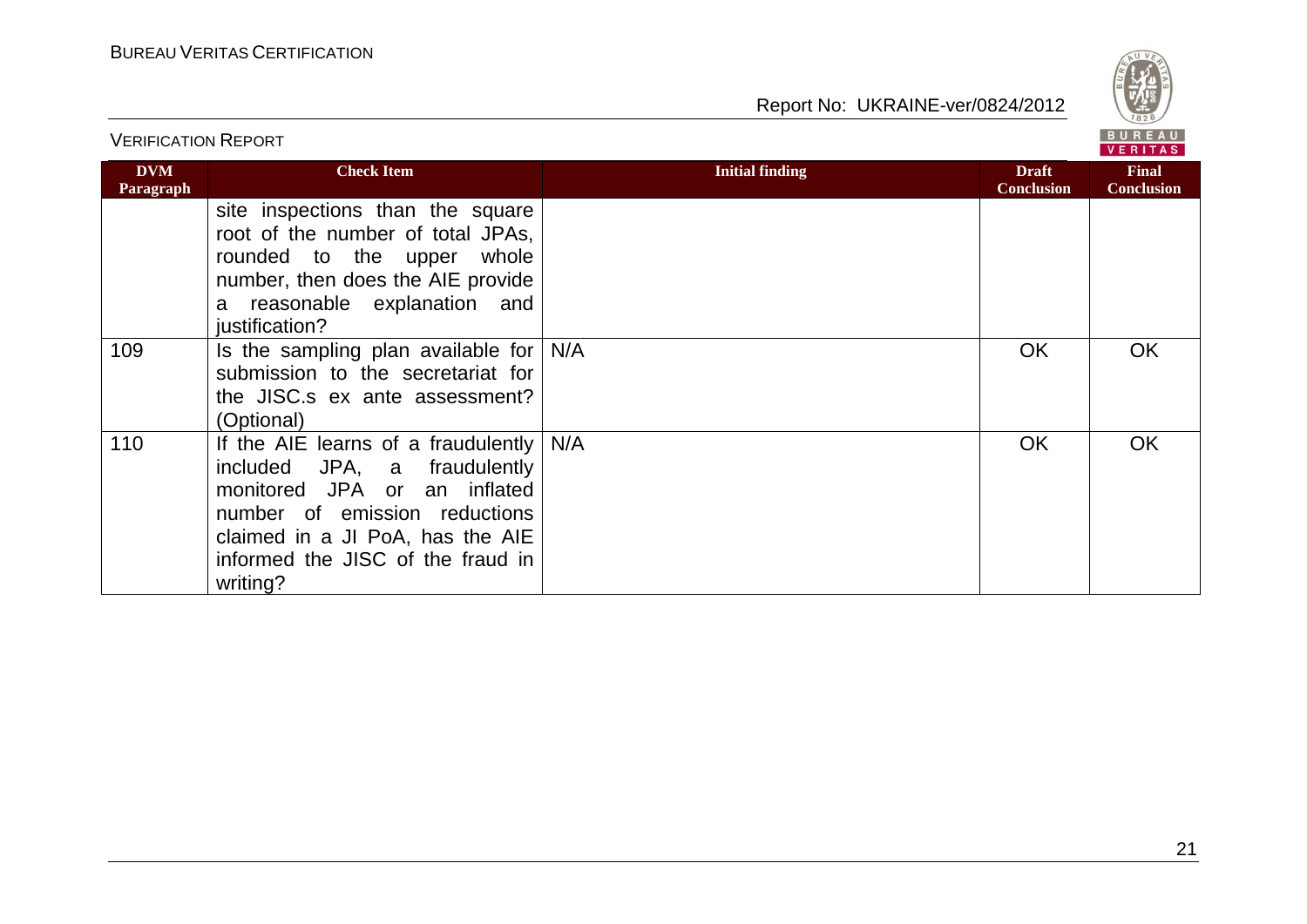

#### VERIFICATION REPORT

### **Table 2 Resolution of Corrective Action and Clarification Requests**

| Draft report clarification and corrective<br>action requests by verification team                                                                                                       | Ref. to<br>checkli<br>st<br>questio<br>n in<br>table 1 | Summary of project participant<br>response                                           | <b>Verification team</b><br>conclusion                              |
|-----------------------------------------------------------------------------------------------------------------------------------------------------------------------------------------|--------------------------------------------------------|--------------------------------------------------------------------------------------|---------------------------------------------------------------------|
| Corrective Action Request (CAR) 01.<br>Please provide the reference for the Letter<br>of Approval issued by the DFP of Ukraine.<br>Please also specify ITL of the project in<br>the MR. | 90                                                     | Reference for the Letter of<br>Approval issued by the DFP of<br>Ukraine is provided. | LoAs were provided to the<br>verification team. Issue is<br>closed. |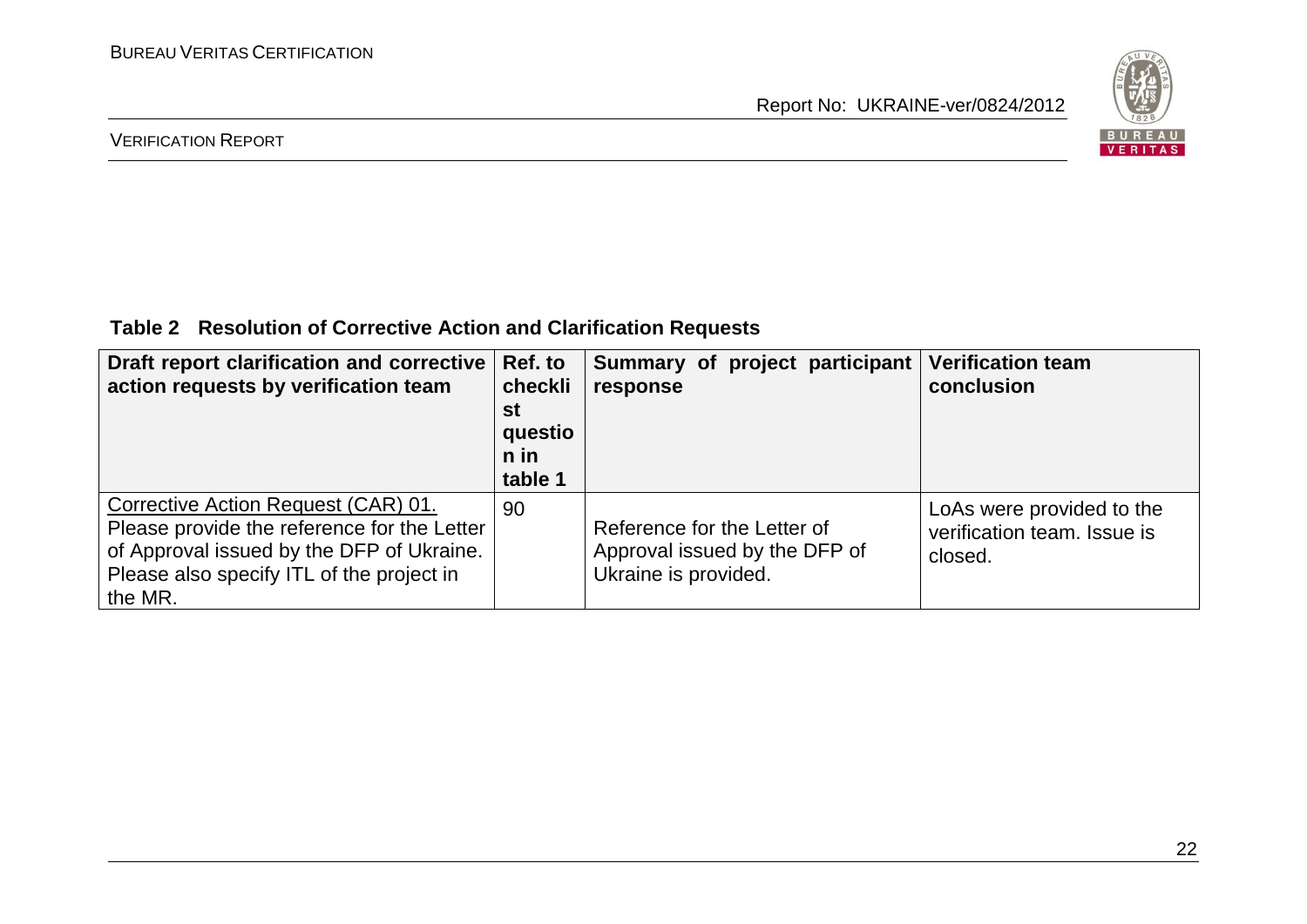

| <b>VERIFICATION REPORT</b>                                                                              |       |                                                                                                                                                                                                                                                                                                                                                                                                                                                                                                                                                                                         | B U R E A U<br>VERITAS |
|---------------------------------------------------------------------------------------------------------|-------|-----------------------------------------------------------------------------------------------------------------------------------------------------------------------------------------------------------------------------------------------------------------------------------------------------------------------------------------------------------------------------------------------------------------------------------------------------------------------------------------------------------------------------------------------------------------------------------------|------------------------|
| Corrective Action Request (CAR) 02.<br>Please specify ITL of the project in the<br>MR.                  | 90    | In accordance with JOINT<br><b>IMPLEMENTATION</b><br><b>DETERMINATION AND</b><br><b>VERIFICATION MANUAL</b><br>paragraphs 90 "The AIE should<br>assess whether at least one written<br>project approval by a Party<br>involved in the JI project, other<br>than the host Party(ies), has been<br>issued by the DFP of that Party<br>when submitting the first<br>verification report to the secretariat<br>for publication in accordance with<br>paragraph 38 of the JI guidelines,<br>at the latest". Project approval by<br>Parties involved is provided to the<br>verification team. | Issue is closed.       |
| Corrective Action Request (CAR) 03.<br>Please exclude reference 2 from p.3 of<br>the Monitoring report. | 95(b) | <b>Excluded</b>                                                                                                                                                                                                                                                                                                                                                                                                                                                                                                                                                                         | CAR is closed.         |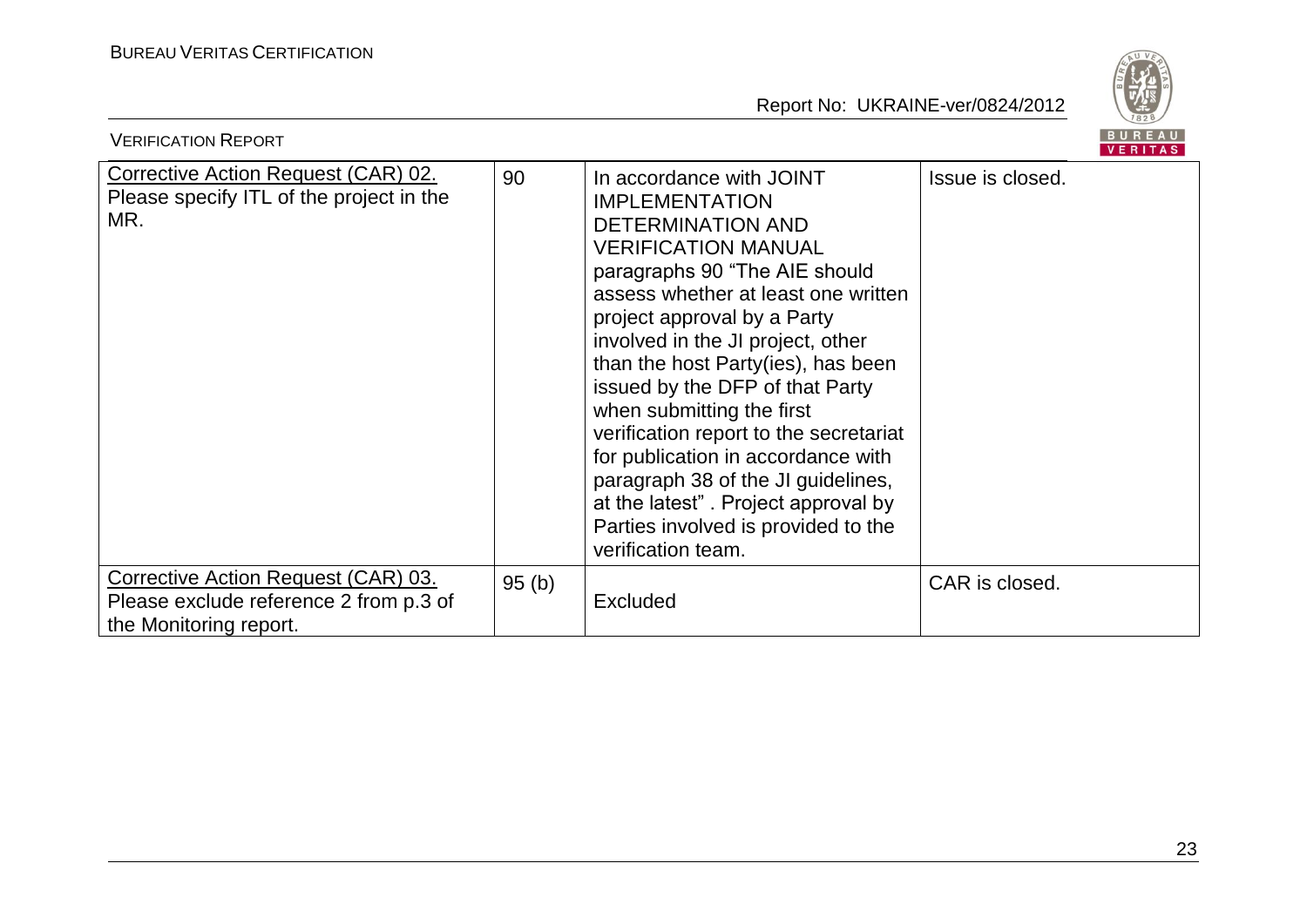

| <b>VERIFICATION REPORT</b>                                                                                                                               |       |                                                                                                                                                                                                                                                                                                                  | BUREAU<br>VERITAS                                                                          |
|----------------------------------------------------------------------------------------------------------------------------------------------------------|-------|------------------------------------------------------------------------------------------------------------------------------------------------------------------------------------------------------------------------------------------------------------------------------------------------------------------|--------------------------------------------------------------------------------------------|
| Corrective Action Request (CAR) 04.<br>Reference 6 does not contain the referred<br>value 0.85. Please correct or clarify how<br>the value was achieved. | 95(c) | Reference is corrected. The<br>referred value 0.85 kg/m3 is taken<br>as an average between two<br>suggested types of diesel: summer<br>and winter<br>http://elarum.ru/info/standards/gost<br>- 305-82/table 2 from GOST 305-<br>82 Diesel Fuel. Specifications.<br>Values are converted from kg/m3<br>into kg/l. | CAR is closed based on the<br>appropriate explanation of<br>the origin of requested value. |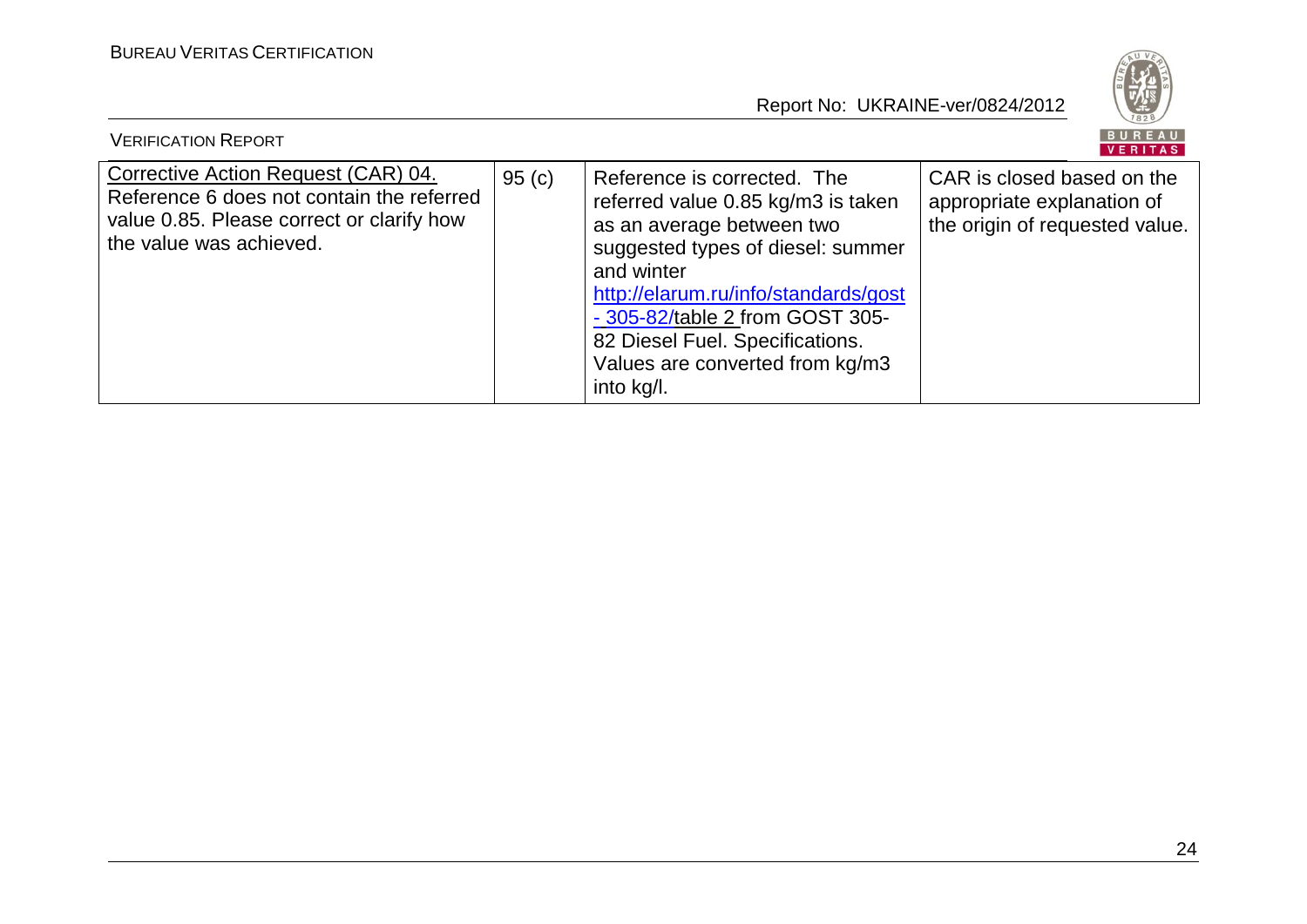

| <b>VERIFICATION REPORT</b>                                                                                                                                                     |                   |                                                                                                                                                                                                                                                                                                                                                                                                                                                                                                                                                                                                                                                                                                                                                                                                                  | BUREAU<br><b>VERITAS</b>                                                                                        |
|--------------------------------------------------------------------------------------------------------------------------------------------------------------------------------|-------------------|------------------------------------------------------------------------------------------------------------------------------------------------------------------------------------------------------------------------------------------------------------------------------------------------------------------------------------------------------------------------------------------------------------------------------------------------------------------------------------------------------------------------------------------------------------------------------------------------------------------------------------------------------------------------------------------------------------------------------------------------------------------------------------------------------------------|-----------------------------------------------------------------------------------------------------------------|
| <b>Corrective Action Request (CAR) 05.</b><br>For the parameter $EF_{CH4, \text{CM}}$ please use<br>the latest version of NIR for 1990-2010.<br>Please check the reference 11. | 95(c)             | In latest NIR of Ukraine 1990-2010<br>asserts that there is coefficient of<br>methane emission for coal that is<br>already mined 2,4 m3/t (p.122). 2,4<br>$m3/t$ (p.122) is a coefficient of<br>emissions of methane in the post-<br>coal mining whereas in our<br>calculations we use another<br>coefficient such as average rate for<br>fugitive methane emissions from<br>coal mining. The principal<br>difference between these two<br>factors is one takes into account<br>the emissions of methane during<br>the mining, while another - post<br>production. The period after the<br>coal is not considered in the<br>project. That is why we use<br>average rate for fugitive methane<br>emissions from coal mining from<br>latest NIR where the coefficient is<br>presented. Reference 11 is<br>checked. | Explanation provided was<br>analyzed by the verification<br>team and found to be<br>appropriate. CAR is closed. |
| Corrective Action Request (CAR) 06.<br>Please check and correct the reference<br>11.                                                                                           | 95 <sub>(c)</sub> | See answer to CAR 05.                                                                                                                                                                                                                                                                                                                                                                                                                                                                                                                                                                                                                                                                                                                                                                                            | Closed.                                                                                                         |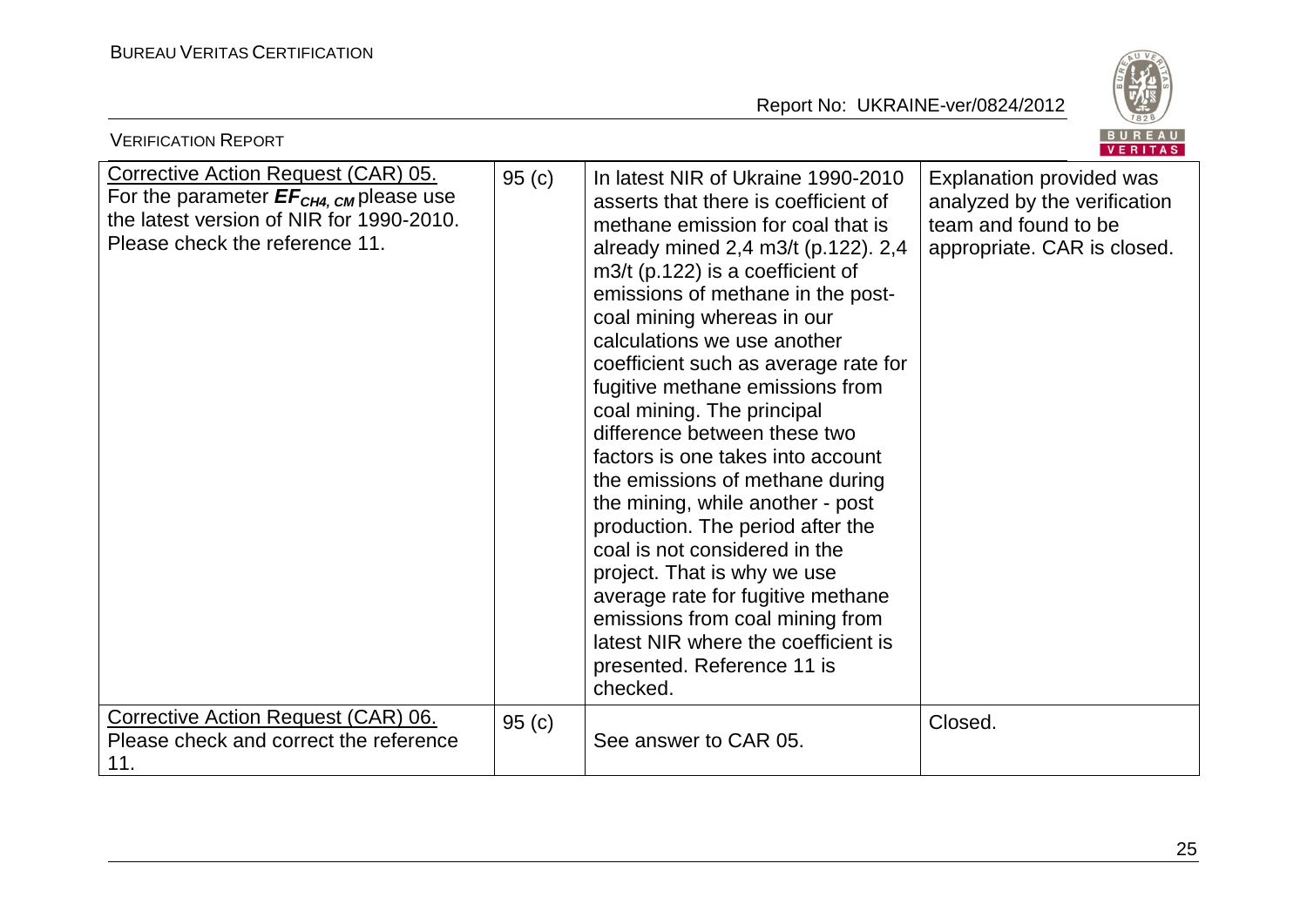

| <b>VERIFICATION REPORT</b>                                                                                                                                                                          |        |                                                                                                                                                                                                                               | <b>BUREAU</b><br><b>VERITAS</b>                                        |
|-----------------------------------------------------------------------------------------------------------------------------------------------------------------------------------------------------|--------|-------------------------------------------------------------------------------------------------------------------------------------------------------------------------------------------------------------------------------|------------------------------------------------------------------------|
| Corrective Action Request (CAR) 07.<br>Please provide passport and calibration<br>certificates that ensure accuracy of<br>measuring in the monitoring period for<br>scales weighing extracted coal. | 101(b) | Passport and calibration<br>certificates that ensure accuracy of<br>measuring in the monitoring period<br>for scales is provided. In MR v1<br>was made a mistake in the dates of<br>calibration. The mistake is<br>corrected. | Issue is closed based on the<br>analysis of documentation<br>provided. |
| Corrective Action Request (CAR) 08.<br>Please provide passport and calibration<br>certificate for electric power meters.                                                                            | 101(b) | Passport and calibration certificate<br>for electric power meters are<br>provided.                                                                                                                                            | Issue is closed based on the<br>analysis of documentation<br>provided. |
| Corrective Action Request (CAR) 09.<br>Please provide the documental evidences<br>that training of personnel was conducted.                                                                         | 101(b) | The documental evidences that<br>training of personnel was<br>conducted according to schedule<br>are provided.                                                                                                                | Issue is closed based on the<br>analysis of documentation<br>provided. |
| Corrective Action Request (CAR) 10.<br>Please provide the numbers for all the<br>tables in the MR (see table on p.4 of the<br>MR).                                                                  | 101(b) | The numbers for all the tables in<br>the MR is provided.                                                                                                                                                                      | CAR is closed based on the<br>corrections in the MR.                   |
| Clarification Request (CL) 01.<br>Please clarify whether dismantling facility<br>was operational for the whole monitoring<br>period or were there any stoppages in its<br>operation?                | 92     | Scheduled downtimes for repairs<br>and due to the severe frosts is<br>presented in sheet "data" of excel<br>file and in section B.1 of MR.                                                                                    | CL is closed                                                           |